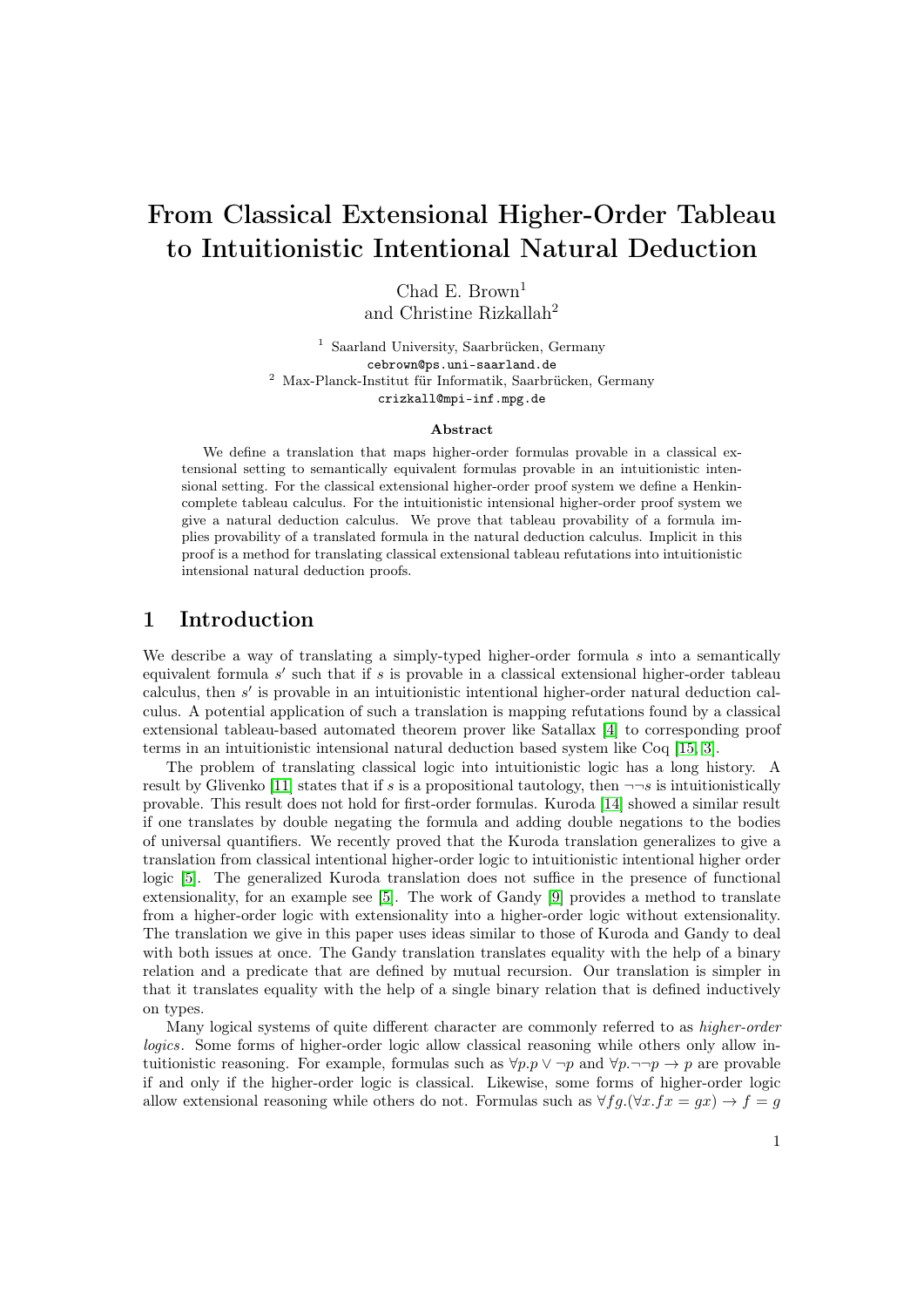and  $\forall pq.(p \rightarrow q) \land (q \rightarrow p) \rightarrow p = q$  are provable if the higher-order logic is extensional and are not provable otherwise. The formula  $(\lambda x.\neg\neg x) = (\lambda x.x)$  is only provable if the logic is both classical and extensional. The extensionality properties can be factored into propositional extensionality (i.e., boolean extensionality) and functional extensionality (which can itself be factored into extensionality properties  $\eta$  and  $\xi$ ) [\[1\]](#page-15-7). In this paper we consider a tableau system with full extensionality and a natural deduction system with no extensionality.

Many automated and interactive theorem provers (e.g., Isabelle/HOL [\[16\]](#page-15-8), LEO-II [\[2\]](#page-15-9) and Satallax [\[4\]](#page-15-0)) are based on classical extensional versions of higher-order logic. Automated and interactive theorem provers are used to create proofs, while the task of a proof checker is checking the correctness of proofs. In order to check a proof, the proof must be represented as an explicit object. A well-known way of representing proofs is via the Curry-Howard-de Bruijn correspondence [\[13,](#page-15-10) [8\]](#page-15-11): a natural deduction proof of P can be encoded as a  $\lambda$ -term of type P. It is easy to write a natural deduction system for higher-order logic for which one can obtain proof terms in an obvious way. However, this creates a natural deduction system which is intuitionistic (not classical) and intentional (not extensional).

One way to resolve this mismatch is to add classical extensional axioms to the natural deduction system. Currently, Satallax produces Coq proof terms under the assumption that one has added such axioms to Coq [\[20\]](#page-15-12). Using the ideas in this paper, one can avoid assuming such axioms in Coq and still produce Coq proof terms from Satallax refutations (unless Satallax makes use of a choice operator).

The basic definitions and lemmas used in the translation have all been formalized and proven in Coq, as described in [\[18,](#page-15-13) [19\]](#page-15-14). However, there is currently no implementation of the translation as a whole. In particular, Satallax has not yet been extended to produce Coq proof terms using these definitions and lemmas.

Since the translation changes the formula, a Coq user could not typically call a classical extensional theorem prover like Satallax to request a proof term for an arbitrary formula in Coq. On the other hand, one could use the translation to automatically create a Coq development from a development in a classical extensional simple type theory.

The rest of the paper is organized as follows. In Section [2](#page-1-0) we give a brief overview of simply typed  $\lambda$ -calculus and in Section [3](#page-3-0) we introduce a tableau calculus  $\mathcal{T}$ . We then present the targeted natural deduction calculus  $\mathcal N$  in Section [4.](#page-5-0) In Section [5](#page-6-0) we present our translation. We prove that it maps  $\mathcal T$ -refutable branches to  $\mathcal N$ -refutable contexts in Section [6.](#page-10-0) We conclude in Section [7](#page-14-0) and provide suggestions for future work.

More details about the translation in this paper and other translations can be found in the Master's thesis of one of the authors [\[18\]](#page-15-13).

## <span id="page-1-0"></span>2 Simply Typed Lambda Calculus

### 2.1 Syntax

We describe simply typed  $\lambda$ -calculus in the style of Church [\[7\]](#page-15-15). The set of types  $\mathbb T$  is given inductively: o and  $\iota$  are types and  $\sigma\tau$  is a type whenever  $\sigma$  and  $\tau$  are types. The types o (the type of propositions) and  $\iota$  (the type of individuals) are called base types. Types of the form στ are called function types. Often the function type  $\sigma\tau$  is written as  $\sigma \to \tau$ , but we use the shorter notation since there are only base types and function types. We use  $\sigma$  and  $\tau$  to range over types.

For each type  $\sigma$ , let  $\mathcal{N}_{\sigma}$  be an infinite set of *names* of type  $\sigma$ . Some of the names are *logical* constants: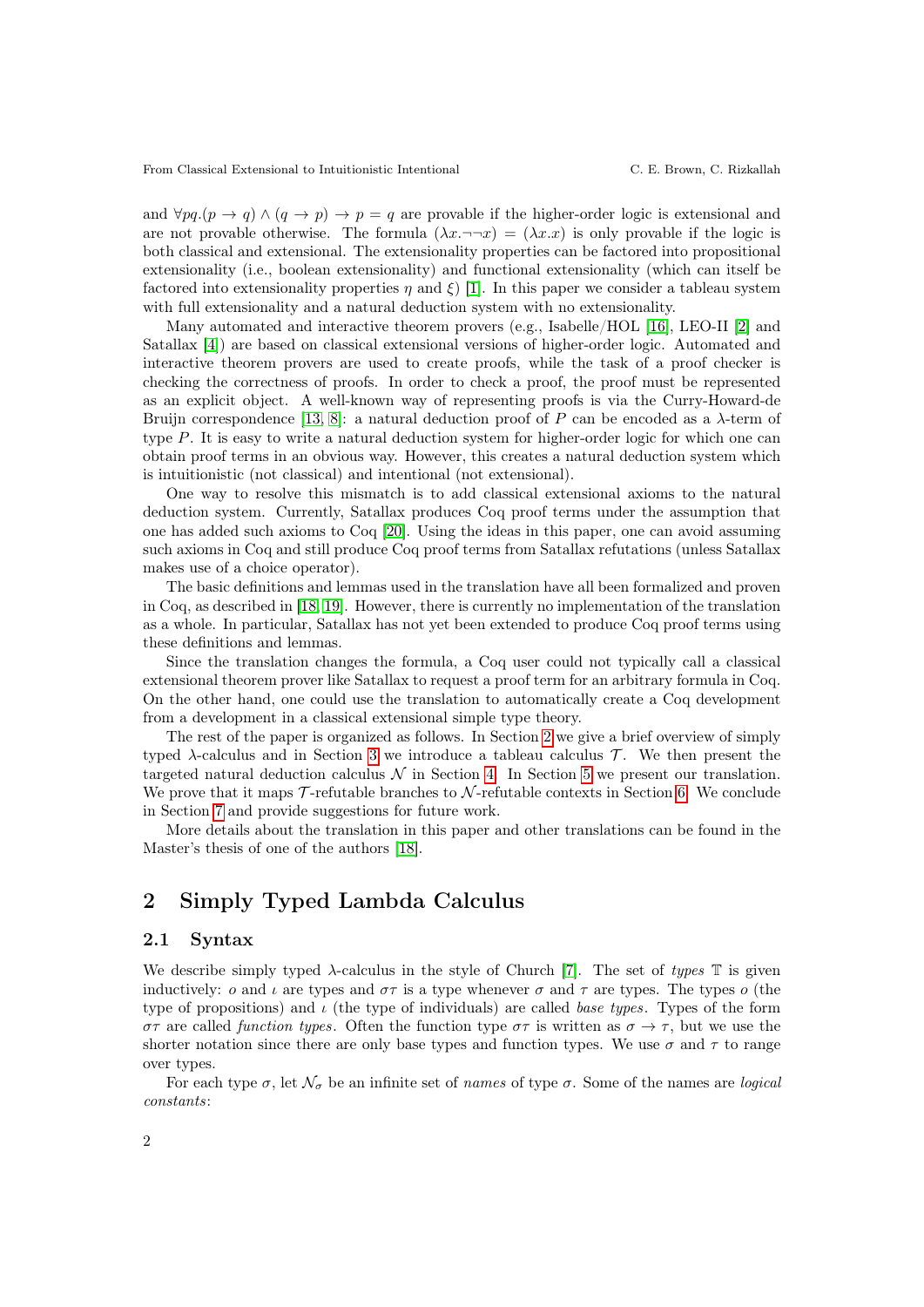- $\top$  and  $\bot$  are (distinct) logical constants in  $\mathcal{N}_o$ .
- $\land$ ,  $\lor$ , and  $\rightarrow$  are (distinct) logical constants in  $\mathcal{N}_{oo}$ .
- For each  $\sigma$ ,  $=^{\sigma}$  is a logical constant in  $\mathcal{N}_{\sigma\sigma o}$ .
- For each  $\sigma$ ,  $\forall^{\sigma}$  and  $\exists^{\sigma}$  are (distinct) logical constants in  $\mathcal{N}_{(\sigma o)}$ .

The remaining names are variables. Let  $\mathcal{C}_{\sigma}$  be the set of logical constants of type  $\sigma$  and  $\mathcal{V}_{\sigma}$  be the (infinite) set of all variables of type  $\sigma$ . Let  $\mathcal{N} = \bigcup_{\sigma} \mathcal{N}_{\sigma}$ ,  $\mathcal{C} = \bigcup_{\sigma} \mathcal{C}_{\sigma}$  and  $\mathcal{V} = \bigcup_{\sigma} \mathcal{V}_{\sigma}$ .

For any  $\mathcal{C}' \subseteq \mathcal{C}$  we define a family of sets of terms  $\Lambda_{\sigma}^{\mathcal{C}'}$  for each type  $\sigma$  by induction.

- For every  $x \in \mathcal{V}_\sigma$ ,  $x \in \Lambda^{\mathcal{C}'}_\sigma$ .
- For every  $c \in \mathcal{C}_{\sigma} \cap \mathcal{C}'$ ,  $c \in \Lambda_{\sigma}^{\mathcal{C}'}$ .
- For every  $x \in \mathcal{V}_{\sigma}$  and  $s \in \Lambda_{\tau}^{\mathcal{C}'}, (\lambda x.s) \in \Lambda_{\sigma\tau}^{\mathcal{C}'}.$
- For every  $s \in \Lambda_{\sigma\tau}^{\mathcal{C}'}$  and  $t \in \Lambda_{\sigma}^{\mathcal{C}'}, (st) \in \Lambda_{\tau}^{\mathcal{C}'}.$

We defined  $\Lambda_{\sigma}^{\mathcal{C}'}$  relative to a set of logical constants. There are two particular sets of logical constants of interest in this paper: the full set  $C$  of logical constants and the set

$$
\mathcal{C}^- := \{ \rightarrow, \forall^{\sigma} | \sigma \text{ is a type} \}.
$$

To simplify notation, we define  $\Lambda_{\sigma}$  to be  $\Lambda_{\sigma}^{\mathcal{C}}$  and  $\Lambda_{\sigma}^{-}$  to be  $\Lambda_{\sigma}^{\mathcal{C}^{-}}$ . Note that  $\Lambda_{\sigma}^{\mathcal{C}'} \subseteq \Lambda_{\sigma}$  for any  $\mathcal{C}' \subseteq \mathcal{C}$ . An element of  $\Lambda_{\sigma}$  is called a term of type  $\sigma$ . A term is an element of  $\bigcup_{\sigma} \Lambda_{\sigma}$ . Terms of the form  $(\lambda x.s)$  are called  $\lambda$ -abstractions. Terms of the form  $(st)$  are called applications. A formula is a term of type o.

We write  $\neg s$  for  $((\rightarrow s)\bot)$ . We write stu for  $(st)u$ , except that  $\neg st$  means  $\neg(st)$ . We use the infix notations  $s \wedge t$ ,  $s \vee t$ ,  $s \to t$  and  $s = \sigma t$  as shorthand for  $\wedge st$ ,  $\vee st$ ,  $\to st$  and  $=^{\sigma} st$ , respectively. We also write  $s \neq^{\sigma} t$  for  $\neg(s =^{\sigma} t)$ . Using infix notation note that  $\neg s$ is the same term as  $s \to \bot$ . We sometimes write  $\forall x : \sigma.s$  and  $\exists x : \sigma.s$  for  $\forall^{\sigma}(\lambda x.s)$  and  $\exists^{\sigma}(\lambda x.s)$ , respectively. We may also omit the type entirely from a quantified formula, equation or disequation and write  $\forall x. s, \exists x. s, s = t \text{ or } s \neq t$  when the types are clear from the context.

If s is a term,  $x \in \mathcal{N}_{\sigma}$  and t is a term of type  $\sigma$ , then  $s[x := t]$  is defined to be the result of substituting t for x in s via a capture-avoiding substitution. A simultaneous substitution θ substitutes several variables simultaneously. We use the notation θ, [x := t] to mean the simultaneous substitution that agrees with  $\theta$  on all variables except (possibly) x which is mapped to t. A term of the form  $(\lambda x.s)t$  is called a  $\beta$ -redex with  $\beta$ -reduct  $s[x := t]$ . We say s  $\beta$ -reduces to t (and write  $s \rightarrow_\beta t$ ) if a subterm of s is a  $\beta$ -redex such that t is the result of replacing this subterm by its β-reduct. We define  $s \sim_\beta t$  to be the least equivalence relation containing  $\rightarrow_\beta$ . When  $s \sim_\beta t$  holds, we say s and t are  $\beta$ -equivalent. A term is  $\beta$ -normal if it has no  $\beta$ -redexes. It is well-known that  $\beta$ -reduction is confluent and terminates on simply typed terms. Hence for every  $s \in \Lambda_{\sigma}$  there is a  $\beta$ -normal form of s which is unique (up to names of bound variables). We write  $\lceil s \rceil^{\beta}$  to denote the  $\beta$ -normal form of s.

The set of *free variables* of a term, written  $FV$ , is defined as follows.

$$
FV(x) := \{x\}
$$
  
\n
$$
FV(st) := FV(s) \cup FV(t)
$$
  
\n
$$
FV(\lambda x.s) := FV(s) - \{x\}
$$

A term s is ground if  $FV(s) = \emptyset$ . The set of free variables of a set of terms B is defined as  $FV(B) := \bigcup_{s \in B} FV(s).$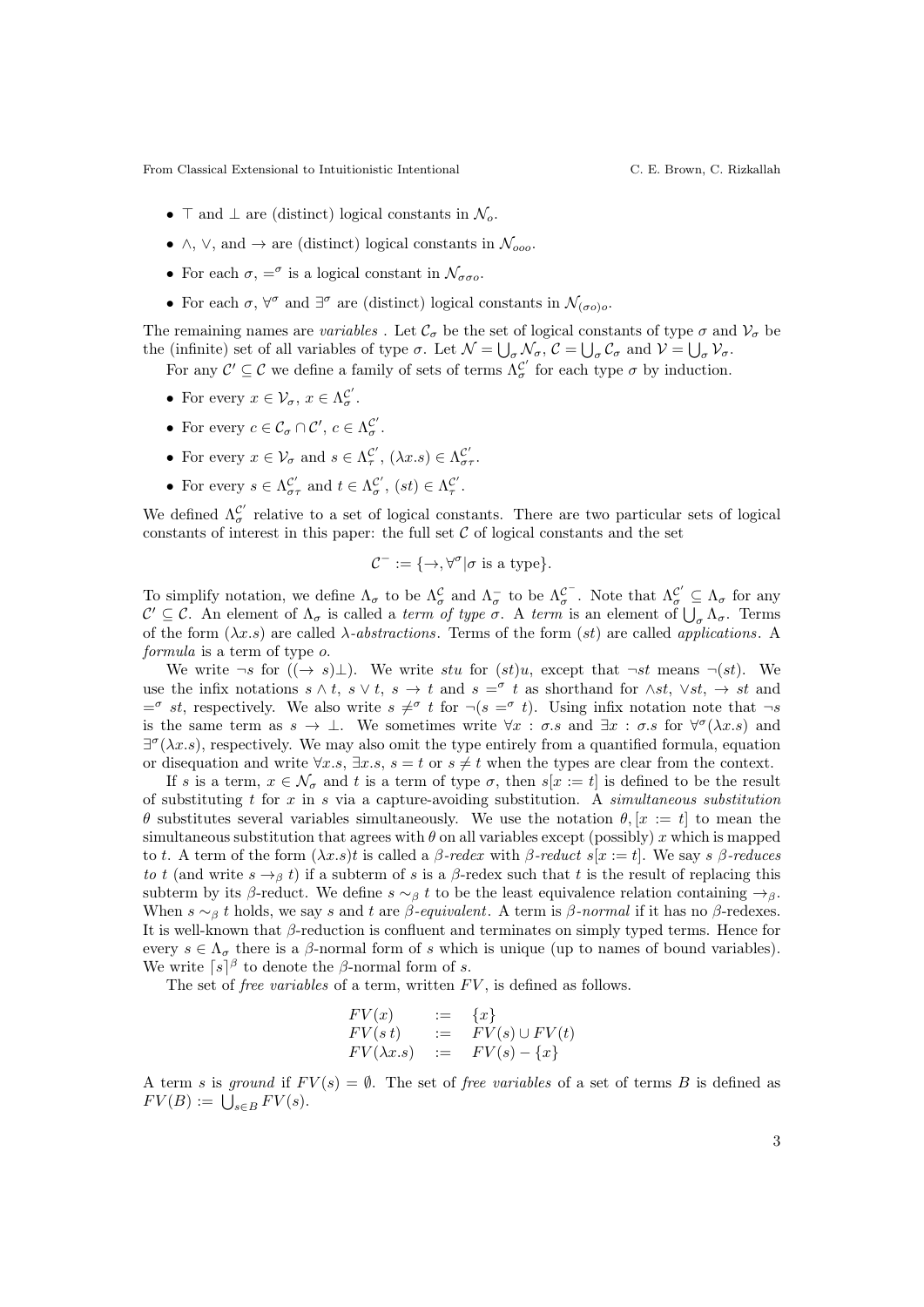### 2.2 Semantics

Henkin proved completeness of a form of Church's simple theory of types [\[7\]](#page-15-15) relative to a semantics now known as Henkin semantics [\[12\]](#page-15-16). We briefly describe Henkin semantics. The interested reader may find more details of a similar presentation in [\[6\]](#page-15-17).

A frame is a function D defined on T such that  $\mathcal{D}(o) = \{0,1\}$ ,  $\forall \sigma \in \mathbb{T}$ :  $\mathcal{D}(\sigma) \neq \emptyset$ and  $\forall \sigma, \tau \in \mathbb{T}$ :  $\mathcal{D}(\sigma\tau) \subseteq \{f \mid f : \mathcal{D}(\sigma) \to \mathcal{D}(\tau)\}\$ . An assignment into a frame  $\mathcal{D}$  is a function I defined on  $\mathbb{T} \cup \mathcal{V}$  such that  $\mathcal{I}(x) \in \mathcal{D}(\sigma)$  for all types  $\sigma$  and variables  $x : \sigma$ . Let I be an assignment into a frame  $\mathcal{D}, x : \sigma$  be a variable and  $a \in \mathcal{D}(\sigma)$ . We write  $\mathcal{I}_a^x$  to denote the assignment into  $D$  that agrees everywhere with  $\mathcal I$  except possibly on x where it yields a. We define a partial evaluation function  $\hat{ }$  that maps assignments  $\mathcal{I}$  and terms  $s \in \Lambda_{\sigma}$  possibly to

- 1.  $\hat{\mathcal{I}}(x) := \mathcal{I}(x)$
- 2.  $\hat{\mathcal{I}}(c) := f$  if  $c : \sigma, f \in \mathcal{D}(\sigma)$  and f has the usual classical meaning of c
- 3.  $\hat{\mathcal{I}}(s t) := \hat{\mathcal{I}}(s)(\hat{\mathcal{I}}(t))$

values  $\mathcal{I}(s)$  in  $\mathcal{D}(\sigma)$  as follows:

4.  $\hat{\mathcal{I}}(\lambda x.s) := f$  if  $\lambda x.s : \sigma \tau, f \in \mathcal{D}(\sigma \tau)$  and  $\forall a \in \mathcal{D}(\sigma) : \widehat{\mathcal{I}_a^x}(s) = fa$ 

Note that  $\hat{\mathcal{I}}$  is a partial function from typed terms into the frame. An *interpretation* is a pair  $(\mathcal{D}, \mathcal{I})$  where  $\mathcal D$  is a frame,  $\mathcal I$  is an assignment into  $\mathcal D$  and  $\hat{\mathcal{I}}$  is a total function, i.e.,  $\hat{\mathcal{I}}$ s is defined for every  $s \in \Lambda_{\sigma}$ . We write *Interp* for the set of all interpretations.

A formula is a term of type o. We say an interpretation  $(D, \mathcal{I})$  satisfies a formula s if  $\hat{\mathcal{I}}(s) = 1$ . A set A of formulas is *satisfiable* if there is an interpretation  $(\mathcal{D}, \mathcal{I})$  simultaneously satisfying all the formulas in A. Otherwise, we say A is unsatisfiable. We say two terms  $s, t \in \Lambda_{\sigma}$ are semantically equivalent (written  $s \approx t$ ) if  $\hat{I}s = \hat{I}t$  for all interpretations  $(D, \mathcal{I})$ .

## <span id="page-3-0"></span>3 Tableau Calculus T

We briefly describe a tableau calculus for classical extensional higher-order logic which is complete relative to Henkin semantics. A similar tableau calculus is presented and proven complete in [\[6\]](#page-15-17). The calculus in [6] only uses the logical constants  $=_{\sigma}$  and  $\neg$  while here we include many more logical constants. Also, we include rules such as Cut and DeMorgan which are not needed for completeness. We include these rules because they are sound relative to Henkin semantics and the translation we give later is able to handle the extra rules.

A branch is a set of  $\beta$ -normal formulas. A step is an  $n+1$ -tuple  $\langle A_1, \ldots, A_n, A \rangle$  of branches with  $n \geq 0$ . Given a set of steps T, one can inductively define the set of branches which are T-refutable as follows: If  $\langle A_1, \ldots, A_n, A \rangle \in T$  and  $A_i$  is T-refutable for  $i \in \{1, \ldots, n\}$ , then A is T-refutable.

A rule is a set of steps. The rules are presented in the form

$$
RuleName \xrightarrow{C} B_1 \mid \cdots \mid B_n
$$

to indicate the set of steps of the form  $\langle A_1, \ldots, A_n, A \rangle$  where  $C \subseteq A$  and  $A_i = A \cup B_i$  for each  $i \in \{1, \ldots, n\}$ . There are also sometimes side conditions on the branch A. For example if we say a variable y must be fresh in a rule, this means that for the step  $\langle A_1, \ldots, A_n, A \rangle$  to be in the rule there is the additional requirement that  $y \notin FV(A)$ . In most cases C is a singleton set  $\{s\}$  and in the remaining cases C is either empty (e.g, Cut) or contains two formulas (e.g., Mat).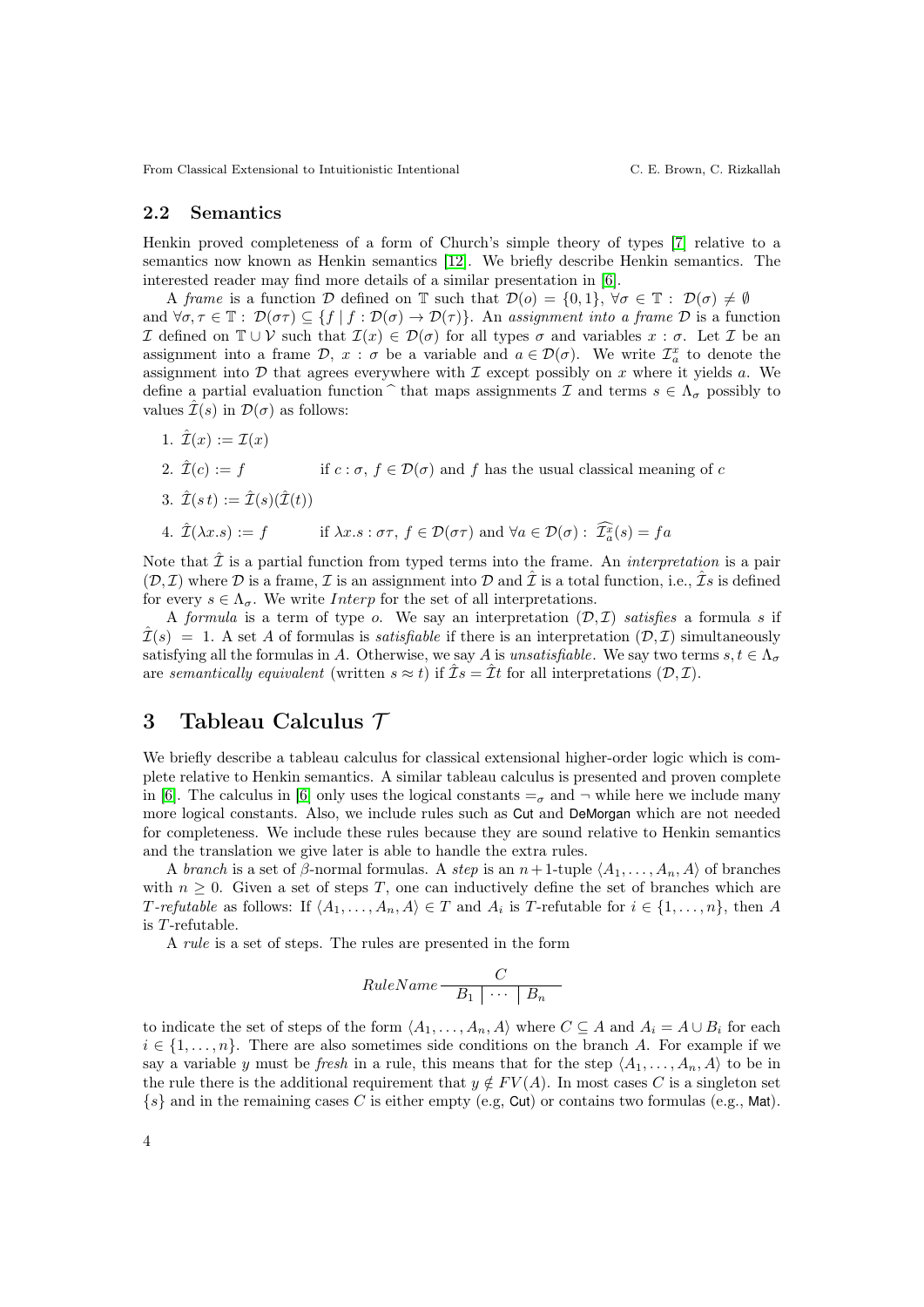<span id="page-4-1"></span>**Definition 3.1** (Tableau Calculus  $\mathcal{T}$ ). We define the *tableau calculus*  $\mathcal{T}$  as the union of the rules in Figure [1.](#page-4-0) This also defines the corresponding notion of  $\mathcal T$ -refutability. We say a formula s is T-refutable if the branch  $\{\lceil s\rceil^\beta\}$  is T-refutable. We say a formula s is T-provable if the formula  $\neg [s]^\beta$  is T-refutable.

| Closed    | 1                           | Closed | Closed | 1 |
|-----------|-----------------------------|--------|--------|---|
| Closed    | 1                           | Closed | 1      | 1 |
| Closed    | 1                           | 1      | 1      |   |
| ConcedSym | $(s = t)$ , $(t \neq s)$    | 1      | 1      |   |
| Long      | $\frac{1}{s}$               | 1      | 1      |   |
| Imp       | $\frac{s \rightarrow t}{s}$ | 1      | 1      |   |
| Imp       | $\frac{s \rightarrow t}{s}$ | 1      | 1      |   |
| Form      | $\frac{s \rightarrow t}{s}$ | 1      | 1      |   |
| Form      | $\frac{s \rightarrow t}{s}$ | 1      | 1      |   |
| Form      | $\frac{s \rightarrow t}{s}$ | 1      | 1      |   |
| Form      | $\frac{s \rightarrow s}{s}$ | 1      | 1      |   |
| Form      | $\frac{s \rightarrow s}{s}$ | 1      | 1      |   |
| Form      | $\frac{s \rightarrow s}{s}$ | 1      | 1      |   |
| Form      | $\frac{s \rightarrow s}{s}$ | 1      | 1      |   |
| Form      | $\frac{s \rightarrow s}{s}$ | 1      | 1      |   |
| Form      | $\frac{s}{s}$               | 1      | 1      |   |
| Form      | $\frac{s}{s}$               | 1      | 1      |   |
| Form </td |                             |        |        |   |

<span id="page-4-0"></span>Figure 1: Tableau rules used to define the tableau calculus  $\mathcal T$ 

Many variations of the tableau rules are possible. For example, instead of the rule

$$
\text{DeMorgan}\exists \frac{\neg \exists s}{\forall x. \neg \lceil s x \rceil^\beta} x \notin FV(s)
$$

we could have an alternative rule

Neg
$$
\frac{\neg \exists s}{\neg [s x]^{\beta}} x
$$
 is fresh.

Note that if we use Neg∃, then x must be fresh rather than the weaker requirement  $x \notin FV(s)$ in DeMorgan∃. By using the DeMorgan∃ version, there is one fewer rule for which the freshness condition needs to be taken care of later. One could similarly modify the rule FuncExt so that the only rule with a freshness condition would be Exists. In this paper the form of the tableau rules are chosen to match those considered in [\[18\]](#page-15-13).

We briefly consider two examples of  $\mathcal T$ -provable formulas.

**Example 3.2.** Let p be a variable of type o. We show the formula  $p \neq \neg p$  is T-provable, i.e., the branch  $A_0 := \{p \neq \neg p\}$  is T-refutable. The branch  $A_0$  is T-refutable because of the NegOr rule and the fact that  $A_1 := A_0 \cup \{p, \neg \neg \neg p\}$  and  $A_2 := A_0 \cup \{\neg p, \neg \neg p\}$  are T-refutable. We know  $A_2$  is T-refutable using the Closed rule. We know  $A_1$  is T-refutable using the Dneg and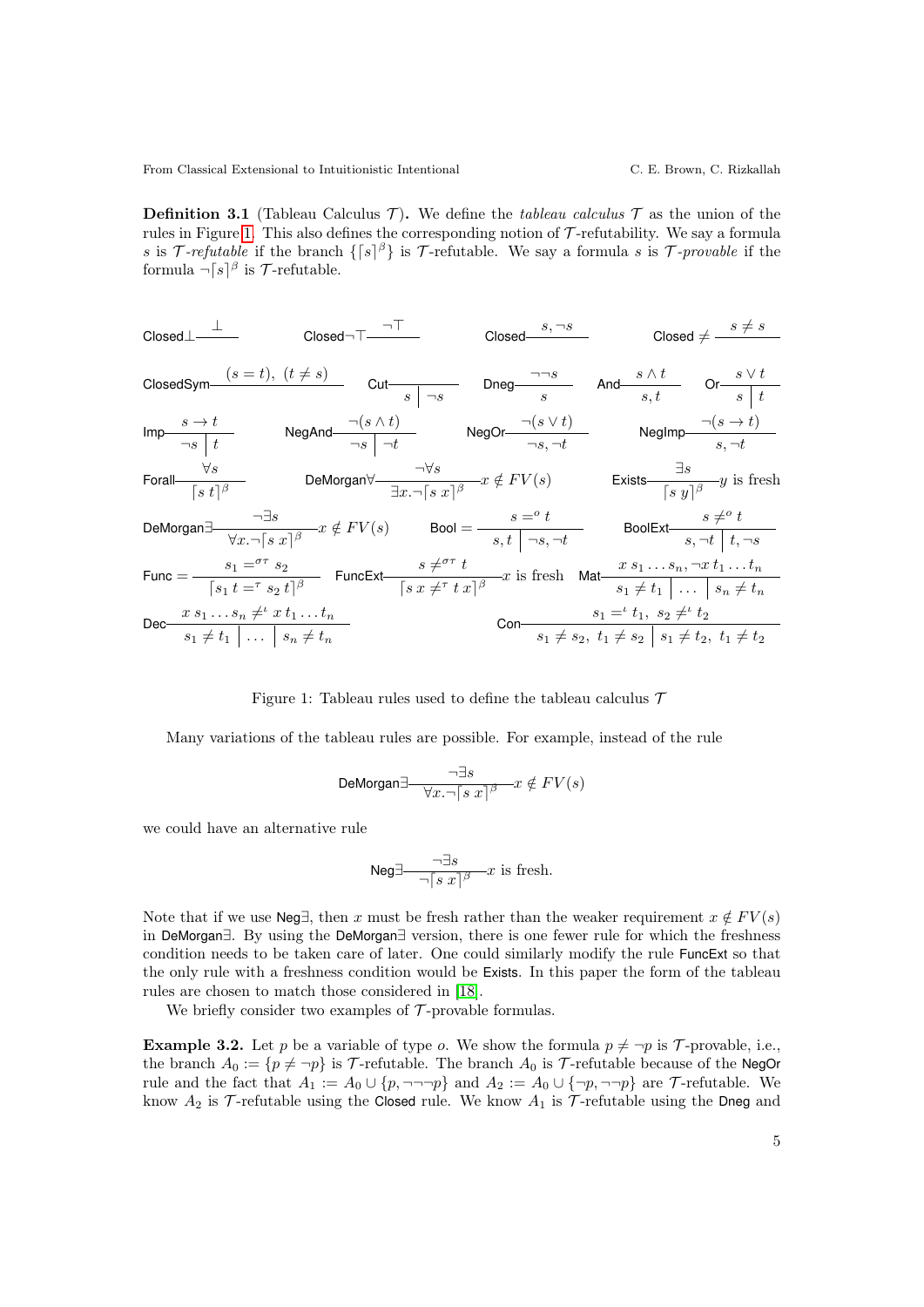Closed rules. The reason we call this a *tableau refutation* is that one can display the refutation as a picture we refer to as a tableau. For this example the following is the corresponding tableau:

$$
p \neq^o \neg p
$$
  
\n $p$   
\n $\neg \neg p$   
\n $\neg p$   
\n $\neg p$   
\n $\neg p$ 

<span id="page-5-2"></span>**Example 3.3.** Let p be a variable of type o. The formula  $(\lambda p \rightarrow \neg p) = o^{\circ}(\lambda p \cdot p)$  is T-provable. In this case we simply show the tableau and note that the steps are justified by the FuncExt. BoolExt, Dneg and Closed rules.

$$
(\lambda p.\neg\neg p) \neq (\lambda p.p)\n\left(\neg\neg p\right) \neq p\n\neg p\n\rho\n\rho\n\rho
$$

## <span id="page-5-0"></span>4 Natural Deduction Calculus N

We now present a natural deduction calculus for formulas in  $\Lambda_o^-$ . That is, we only consider formulas that use the logical constants  $\rightarrow$  and  $\forall^{\sigma}$ . Such calculi were introduced by Gentzen in 1935 [\[10\]](#page-15-18) and studied further by Prawitz [\[17\]](#page-15-19).

A context  $\Gamma$  is a finite subset of  $\Lambda_o^-$ .  $\Gamma \vdash_{\mathcal{N}} s$  holds when derivable using the rules in Figure [2.](#page-5-1)

Note that if for some context Γ and some formula s we are given a derivation of  $\Gamma \vdash_{\scriptscriptstyle N} s$  that uses the wk rule, we can construct a derivation of  $\Gamma \vdash_{N} s$  that does not use the wk rule. This follows from how the  $hy$  rule is stated. We only add the  $wk$  rule for convenience.

$$
\begin{array}{llll} & hy & \frac{t \in \Gamma}{\Gamma \vdash_{\mathcal{N}} t} \quad \beta \quad \frac{\Gamma \vdash_{\mathcal{N}} s}{\Gamma \vdash_{\mathcal{N}} t} \quad s \sim_{\beta} t \quad & wk \quad \frac{\Gamma' \vdash_{\mathcal{N}} t}{\Gamma \vdash_{\mathcal{N}} t} \quad \Gamma' \subseteq \Gamma \end{array}
$$
\n
$$
\begin{array}{llll} \forall I & \frac{\Gamma \vdash_{\mathcal{N}} t}{\Gamma \vdash_{\mathcal{N}} \forall x.t} \quad x \notin FV(\Gamma) \quad & \rightarrow I \quad \frac{\Gamma, s \vdash_{\mathcal{N}} t}{\Gamma \vdash_{\mathcal{N}} s \rightarrow t} \end{array}
$$
\n
$$
\begin{array}{llll} \forall E & \frac{\Gamma \vdash_{\mathcal{N}} \forall x.s}{\Gamma \vdash_{\mathcal{N}} s[x := t]} \quad & \rightarrow E \quad \frac{\Gamma \vdash_{\mathcal{N}} s \rightarrow t \quad \Gamma \vdash_{\mathcal{N}} s}{\Gamma \vdash_{\mathcal{N}} t} \end{array}
$$

<span id="page-5-1"></span>Figure 2: Rules in our ND calculus  $\mathcal N$ 

We write  $\vdash_{\mathcal{N}} s$  for  $\emptyset \vdash_{\mathcal{N}} s$ . We say a formula  $s \in \Lambda_o^-$  is  $\mathcal{N}\text{-}provable$  if  $\vdash_{\mathcal{N}} s$ . We say a context  $Γ$  is N-refutable if  $Γ ⊢_γ$   $\forall^{\circ} p.p.$  Likewise, a formula  $s ∈ Λ_0^-$  is N-refutable if the context  $\{s\}$  is  $\mathcal{N}$ -refutable.

**Example 4.1.** Let x, y, p and q be variables with  $x, y \in V_i$  and  $p, q \in V_{io}$ . We use the following diagram to show that the formula  $(\forall p.px \rightarrow py) \rightarrow qy \rightarrow qx$  is N-provable.

$$
\frac{hy}{\{\forall p. px \to py\} \vdash_{\mathcal{N}} \forall p. px \to py} \xrightarrow{hy}{\frac{\forall p. px \to py\} \vdash_{\mathcal{N}} (\lambda y. qy \to qx)x \to (\lambda y. qy \to qx)y}{\{\forall p. px \to py\} \vdash_{\mathcal{N}} (qx \to qx) \to (qy \to qx)} \qquad \frac{hy}{\{\forall p. px \to py\} \vdash_{\mathcal{N}} qx \to qx}} \xrightarrow{y} \frac{hy}{\{\forall p. px \to py\} \vdash_{\mathcal{N}} (qx \to qx)} \xrightarrow{y} \frac{hy}{\{\forall p. px \to py\} \vdash_{\mathcal{N}} (qx \to qx)} \xrightarrow{y} \frac{hy}{\{\forall p. px \to py\} \vdash_{\mathcal{N}} (qy \to qx)} \frac{hy}{\{\forall p. px \to py\} \vdash_{\mathcal{N}} (qy \to qx)} \frac{hy}{\{\forall p. px \to py\} \vdash_{\mathcal{N}} (qy \to qx)} \frac{hy}{\{\forall p. px \to py\} \vdash_{\mathcal{N}} (qy \to qx)} \frac{hy}{\{\forall p. px \to py\} \vdash_{\mathcal{N}} (qy \to qx)} \frac{hy}{\{\forall p. px \to py\} \vdash_{\mathcal{N}} (qy \to qx)} \frac{hy}{\{\forall p. px \to py\} \vdash_{\mathcal{N}} (qy \to qx)} \frac{hy}{\{\forall p. px \to py\} \vdash_{\mathcal{N}} (qy \to qx)} \frac{hy}{\{\forall p. px \to py\} \vdash_{\mathcal{N}} (qy \to qx)} \frac{hy}{\{\forall p. px \to py\} \vdash_{\mathcal{N}} (qy \to qx)} \frac{hy}{\{\forall p. px \to py\} \vdash_{\mathcal{N}} (qy \to qx)} \frac{hy}{\{\forall p. px \to py\} \vdash_{\mathcal{N}} (qy \to qx)} \frac{hy}{\{\forall p. px \to py\} \vdash_{\mathcal{N}} (qy \to qx)} \frac{hy}{\{\forall p. px \to py\} \vdash_{\mathcal{N}} (qy \to qx)} \frac{hy}{\{\forall p. px \to py\} \vdash_{\mathcal{N}} (qy \to qx)} \frac{hy}{\{\forall p. px \to py\} \vdash_{\mathcal{
$$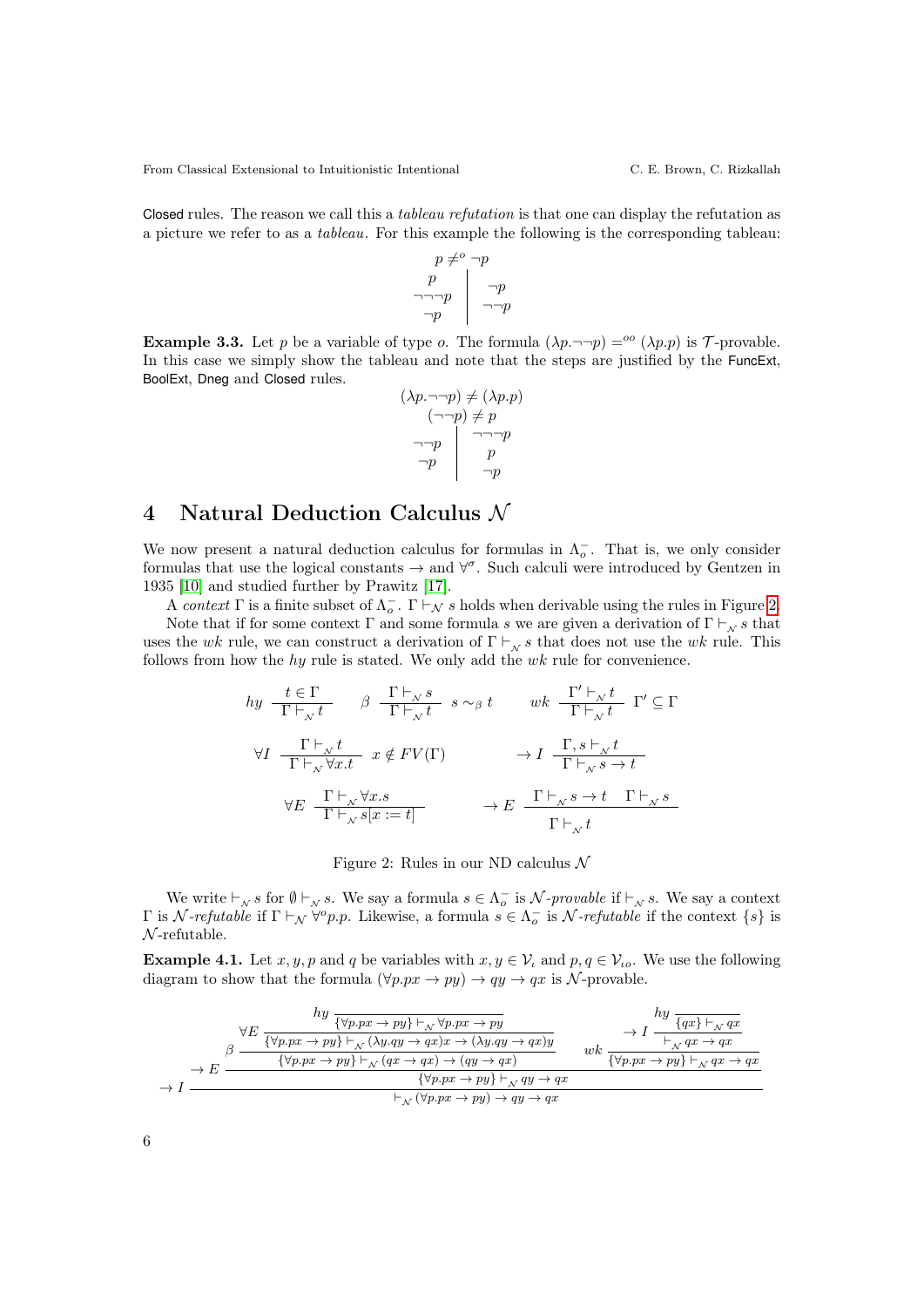## <span id="page-6-0"></span>5 Translating Terms, Formulas and Branches

In this section we introduce a meaning preserving translation that maps tableau refutable formulas in  $\Lambda_o$  to N-refutable formulas in  $\Lambda_o^-$ . Since a tableau calculus operates on branches instead of formulas, we will also need to define a branch translation Ψ<sup>∗</sup> that maps branches to contexts.

We begin by considering the most important issue: the translation of logical constants. We will associate with each logical constant  $c \in \mathcal{C}_\sigma$  a term  $\dot{c} \in \Lambda_\sigma^-$ . For the propositional connectives we can use terms which are sometimes called the Russell-Prawitz definitions [\[17\]](#page-15-19).

$$
\begin{array}{rcl}\n\rightarrow & := & \lambda x.\lambda y.x \rightarrow y \\
\bot & := & \forall p : o.p \\
\top & := & \forall p : o.p \rightarrow p \\
\Rightarrow & := & \lambda x.x \rightarrow \forall p : o.p \\
\lambda & := & \lambda x.\lambda y.\forall p : o.(x \rightarrow y \rightarrow p) \rightarrow p \\
\forall & := & \lambda x.\lambda y.\forall p : o.(x \rightarrow p) \rightarrow (y \rightarrow p) \rightarrow p\n\end{array}
$$

We also define  $\dot{=}$  to be  $\lambda xy : o.(x \to y) \dot{\wedge} (y \to x)$ , even though we do not have a logical constant  $\equiv$ , since it will be useful below.

We will define  $\dot{=}^{\sigma}$  to be a term  $\mathbf{R}^{\sigma}$  of type  $\sigma\sigma o$ . This term  $\mathbf{R}^{\sigma}$  will also be used in the definitions of  $\forall^{\sigma}$  and  $\exists^{\sigma}$ . Since  $=^{\sigma}$  will be defined as  $\mathbf{R}^{\sigma}$ , the meaning of  $\mathbf{R}^{\sigma}$  in every (classical extensional) interpretation must be equality. A simple way to satisfy this constraint is to define  $\mathbf{R}^{\sigma}$  to be Leibniz equality, i.e.,  $\lambda xy.\forall q : \sigma o.qx \to qy$ , at each type  $\sigma$ . For each T-provable formula the translation should be  $\mathcal{N}$ -provable. If  $\mathbb{R}^n$  and  $\mathbb{R}^n$  were both Leibniz equality, then even though  $\forall fg : \iota \iota. (\forall x : \iota.fx = gx) \rightarrow f = g$  is clearly T-provable its translation would not be  $\mathcal{N}$ -provable.

This suggests that we should not define  $\mathbb{R}^{\sigma}$  to be Leibniz equality for every type  $\sigma$ . Instead we will define  $\mathbf{R}^{\sigma}$  to be Leibniz equality only when  $\sigma$  is the base type  $\iota$ . We will define  $\mathbf{R}^{\sigma}$  to be logical equivalence (as expressed by  $\equiv$ ) and on function types we will use functional equivalence modified by a double negation.

**Definition 5.1.** For every type  $\sigma$  we define inductively a term  $\mathbb{R}^{\sigma}$  in  $\Lambda_{\sigma\sigma\rho}^{-}$  as follows:

$$
\mathbf{R}^o = \lambda x y.(x \to y) \dot{\wedge} (y \to x)
$$
  
\n
$$
\mathbf{R}^i = \lambda x y. \forall q : \iota o. q x \to q y
$$
  
\n
$$
\mathbf{R}^{\sigma \to \tau} = \lambda f g. \forall x y : \sigma. \mathbf{R}^\sigma x y \to \neg \neg \mathbf{R}^\tau (f x) (g y)
$$

The term  $\mathbb{R}^{\sigma}$  corresponds to a binary relation on type  $\sigma$ . We sometimes speak of  $\mathbb{R}^{\sigma}$  as a relation rather than as a term.

It will turn out that we cannot generally prove (in  $\mathcal{N}$ ) that  $\mathbf{R}^{\sigma}$  is reflexive. As a consequence, we must restrict the binders in the definitions of  $\forall^{\sigma}$  and  $\exists^{\sigma}$  to x satisfying  $\mathbb{R}^{\sigma}$  x x. In terms of Henkin semantics, this will not make a difference since we will prove that  $\hat{\mathcal{I}}(\mathbf{R}^{\sigma})$  is equality on  $\mathcal{D}(\sigma)$  in every interpretation  $(\mathcal{D}, \mathcal{I})$ . When considering provability of formulas in N, the restriction to x satisfying  $\mathbb{R}^{\sigma}$  x x will be important.

Now we define  $\dot{=}^{\sigma}, \dot{\forall}^{\sigma},$  and  $\dot{=}^{\sigma}$  as follows:

$$
\begin{array}{rcl}\n\dot{=}^{\sigma} & := & \mathbf{R}^{\sigma} \\
\dot{\forall}^{\sigma} & := & \lambda f. \forall^{\sigma} x. \mathbf{R}^{\sigma} x x \to \dot{\neg} \dot{\neg} f x \\
\dot{\exists}^{\sigma} & := & \lambda f. \forall^{\sigma} p. (\forall^{\sigma} x. \mathbf{R}^{\sigma} x x \to f x \to p) \to p\n\end{array}
$$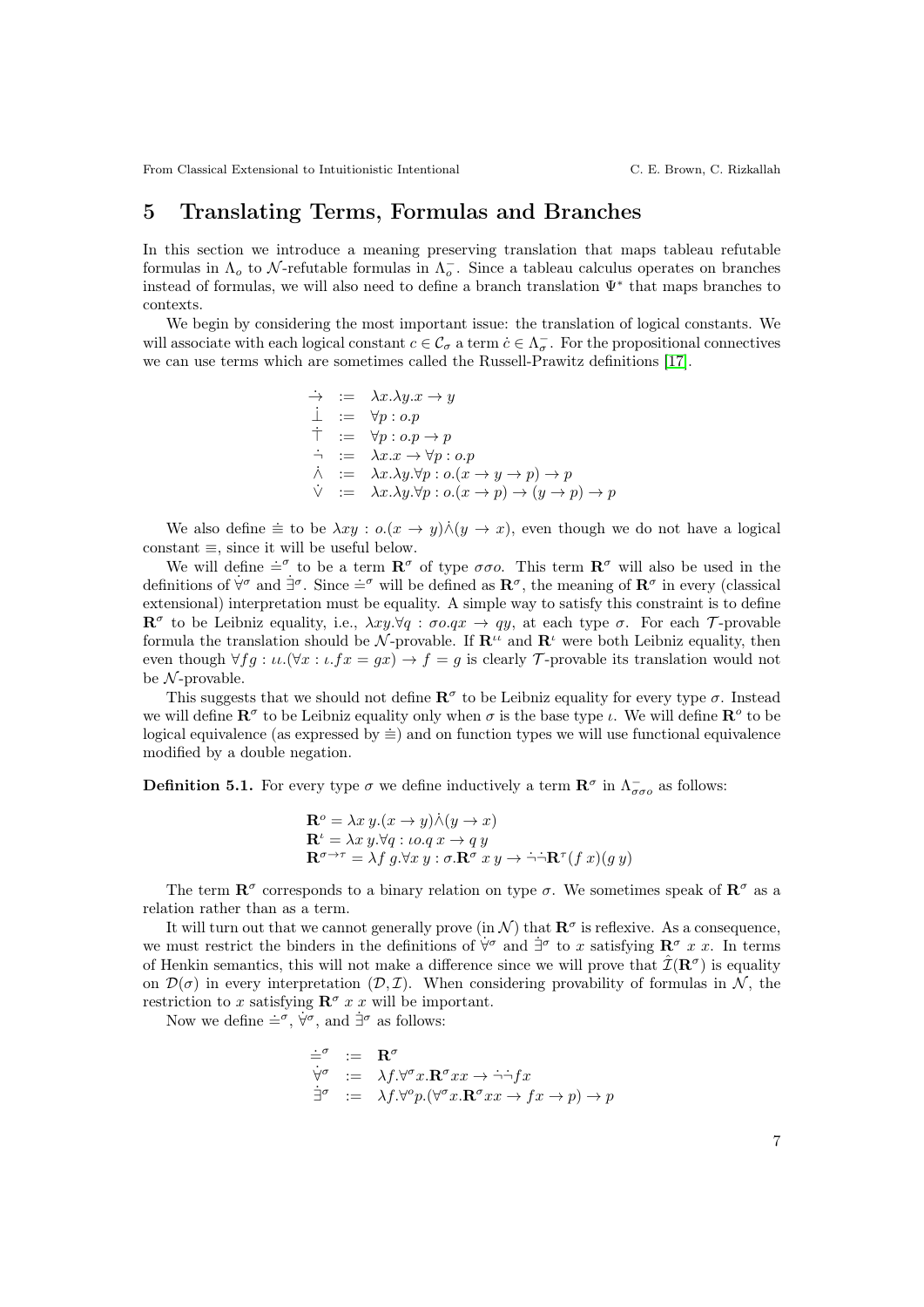**Definition 5.2.** We define our translation  $\Psi : \Lambda_{\sigma} \to \Lambda_{\sigma}^{-}$  by recursion as follows.

 $\Psi x = x$  for variables x  $\Psi st = (\Psi s)(\Psi t)$  $\Psi \lambda x.s := \lambda x.\Psi s$ <br> $\Psi c := \dot{c}$ for constants  $c$ 

We call  $\Psi$  compositional because it respects application and  $\lambda$ -abstraction. As a simple consequence of compositionality, we know that  $\Psi$  preserves  $\beta$ -equivalence.

<span id="page-7-2"></span>**Lemma 5.3.** If s and t are  $\beta$ -equivalent, then  $\Psi s$  and  $\Psi t$  are also  $\beta$ -equivalent.

We now prove  $\Psi s \approx s$  for all  $s \in \Lambda_{\sigma}$ . We first prove that  $\mathbb{R}^{\sigma}$  behaves like equality.

<span id="page-7-0"></span>**Lemma 5.4.**  $\forall \sigma \in \mathbb{T} : \forall (\mathcal{D}, \mathcal{I}) \in \text{Interp} : \forall a, b \in \mathcal{D}(\sigma) : (\mathcal{\hat{I}}(\mathbf{R}^{\sigma}) \land b = 1) \iff a = b$ 

*Proof.* We prove this lemma by induction on types. Let  $(\mathcal{D}, \mathcal{I})$  be an arbitrary interpretation and let a and b be arbitrary elements in  $\mathcal{D}(\sigma)$ .

- Case  $\sigma = o$ : It is easy to check that  $\widehat{\mathcal{I}}_{ab}^{xy}((x \to y) \dot{\wedge} (y \to x)) = 1 \iff a = b.$
- Case  $\sigma = \iota$ : We know  $\hat{\mathcal{I}}(\mathbf{R}^t)$   $a b = 1 \iff a = b$  since  $\mathbf{R}^t$  is Leibniz equality.
- Case  $\sigma = \sigma_1 \sigma_2$ : We want to show  $\hat{\mathcal{I}}(\mathbf{R}^{\sigma_1\sigma_2})$   $a b = 1 \iff a = b$ .
	- Assume  $\hat{\mathcal{I}}(\mathbf{R}^{\sigma_1\sigma_2})$  a  $b=1$ . We need to show  $a=b$ . Let  $c \in \mathcal{D}(\sigma_1)$  be given. We prove  $a(c) = b(c)$  as follows.

$$
\hat{\mathcal{I}}(\mathbf{R}^{\sigma_1 \sigma_2}) a b = 1
$$
\n
$$
\iff \hat{\mathcal{I}}_{ab}^{fg} (\forall x y. \mathbf{R}^{\sigma_1} x y \to \neg \hat{\mathbf{R}}^{\sigma_2} (f x)(g y)) = 1
$$
\n
$$
\iff \hat{\mathcal{I}}_{abcc}^{f g x y} (\mathbf{R}^{\sigma_1} x y \to \neg \hat{\mathbf{R}}^{\sigma_2} (f x)(g y)) = 1
$$
\n
$$
\iff (\hat{\mathcal{I}}(\mathbf{R}^{\sigma_1}) c c = 1 \implies \hat{\mathcal{I}}(\mathbf{R}^{\sigma_2}) (a(c))(b(c)) = 1)
$$
\n
$$
\iff (c = c \implies a(c) = b(c))
$$
\n(IH)

– Assume  $a = b$ . Let  $c, d \in \mathcal{D}(\sigma_1)$  be such that  $\hat{\mathcal{I}}(\mathbf{R}^{\sigma_1}) c d = 1$ . We know  $c = d$ by the inductive hypothesis and so  $ac = bd$ . By the inductive hypothesis we have  $\mathcal{I}(\mathbf{R}^{\sigma_2})$   $(ac)$   $(bd) = 1$ . Hence  $\mathcal{I}(\mathbf{R}^{\sigma_1 \sigma_2})$  a  $b = 1$ .

 $\Box$ 

 $\Box$ 

**Lemma 5.5.** For every interpretation  $(D, \mathcal{I})$  and every a in  $\mathcal{D}(\sigma)$  we have  $\mathcal{I}(\mathbf{R}^{\sigma})$  a a = 1. Proof. Follows directly from Lemma [5.4.](#page-7-0)

<span id="page-7-1"></span>**Lemma 5.6.** For every  $c \in \mathcal{C}_{\sigma}$ ,  $\dot{c} \approx c$ .

|   |    | ۰        |   |  |
|---|----|----------|---|--|
|   | ٦  |          |   |  |
|   | ×  | ۰,<br>۰. |   |  |
| I | I  |          | × |  |
|   | ۰, |          | × |  |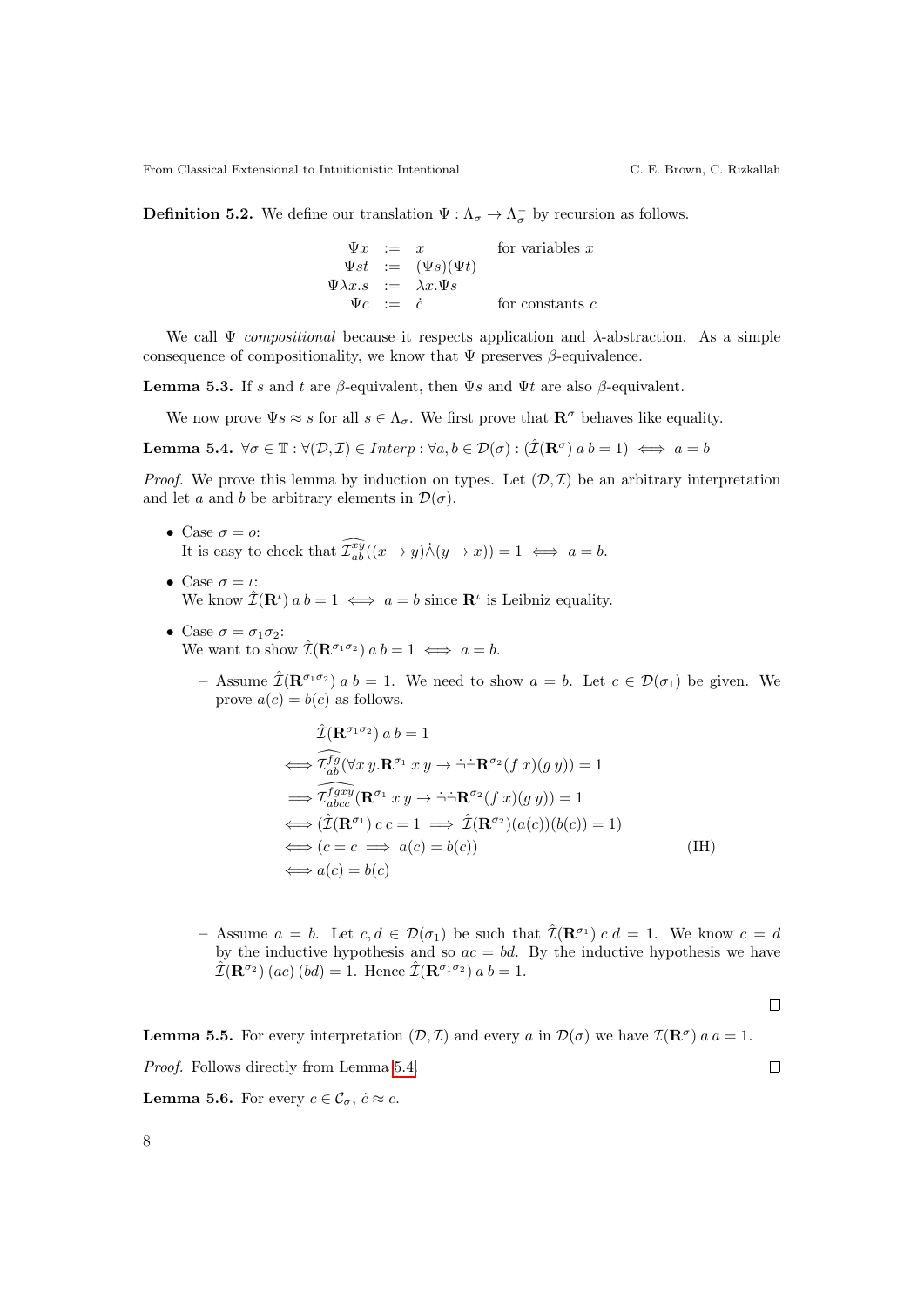*Proof.* Let  $(D, \mathcal{I})$  be an interpretation. In order to prove  $\hat{\mathcal{I}}(\dot{c}) = \hat{\mathcal{I}}(c)$  it is enough to prove  $\hat{\mathcal{I}}(c)$  has the usual classical meaning of c in  $\mathcal{I}$  since at most one element of  $\mathcal{D}(\sigma)$  can have this property. It is easy to check this for  $\mathcal{I}(c)$  when  $c \in \{\rightarrow, \bot, \top, \neg, \wedge, \vee\}$ . We know  $\mathcal{I}(\dot{=}^{\tau})$  behaves like equality by Lemma [5.4.](#page-7-0) It remains to prove  $\hat{\mathcal{I}}(\forall^{\tau})$  and  $\hat{\mathcal{I}}(\exists^{\tau})$  behave like universal and existential quantification. Let  $q \in \mathcal{D}(\tau)$  be given. We use Lemma [5.4](#page-7-0) to obtain

$$
\hat{\mathcal{I}}(\dot{\forall}^{\tau}) q = 1
$$
\n
$$
\iff \widehat{\mathcal{I}_q^f}(\forall^{\tau} x. (\mathbf{R}^{\tau} x x) \to \neg \dot{\neg} f x) = 1
$$
\n
$$
\iff \widehat{\mathcal{I}_q^f}(\forall^{\tau} x. f x) = 1
$$
\n
$$
\iff qa = 1 \text{ for every } a \in \mathcal{D}(\tau)
$$

and

$$
\hat{\mathcal{I}}(\dot{\exists}^{\tau}) q = 1
$$
\n
$$
\iff \hat{\mathcal{I}}_q^f(\forall^{\circ} p.(\forall^{\sigma} x. (\mathbf{R}^{\sigma} x x) \to fx \to p) \to p) = 1
$$
\n
$$
\iff \hat{\mathcal{I}}_q^f(\forall^{\circ} p.(\forall^{\sigma} x. fx \to p) \to p) = 1
$$
\n
$$
\iff qa = 1 \text{ for some } a \in \mathcal{D}(\tau).
$$

<span id="page-8-0"></span>**Theorem 5.7.** For every  $s \in \Lambda_{\sigma}$ ,  $\Psi s \approx s$ .

*Proof.* We argue by induction on s. If s is a variable, then the result is clear. If s is a logical constant, then the result follows by Lemma [5.6.](#page-7-1) Suppose s is tu. Let  $(\mathcal{D}, \mathcal{I})$  be an interpretation. By inductive hypothesis  $\mathcal{I}(\Psi t) = \mathcal{I}(t)$  and  $\mathcal{I}(\Psi u) = \mathcal{I}(u)$ . Hence  $\mathcal{I}(\Psi(tu)) = \mathcal{I}(tu)$ .

Finally, suppose s is  $\lambda x.t$  of type  $\sigma_1 \sigma_2$  and let  $(D, \mathcal{I})$  be an interpretation. Let  $a \in \mathcal{D}(\sigma_1)$ be given. By the inductive hypothesis  $\overline{\mathcal{I}}_a^x(\Psi t) = \overline{\mathcal{I}}_a^x(t)$ . Generalizing over a, we conclude  $\hat{\mathcal{I}}(\Psi t) = \hat{\mathcal{I}}(t).$  $\Box$ 

Using Lemma [5.4](#page-7-0) and Theorem [5.7](#page-8-0) we easily obtain the following corollary.

<span id="page-8-1"></span>**Corollary 5.8.** Let s be a formula such that  $FV(s) = \{x_1, \ldots, x_n\}$ . We know

$$
s \approx (x_1 \dot{=} x_1 \to \cdots \to x_n \dot{=} x_n \to \dot{\neg} \dot{\neg} \Psi s)
$$

We now consider which properties of **R** are provable in N. In particular,  $\mathbb{R}^{\sigma}$  is provably symmetric and transitive, i.e., a PER (partial equivalence relation). As we previously mentioned, we cannot generally prove  $\mathbf{R}^{\sigma}$  is reflexive in  $\mathcal{N}$  since  $\mathcal{N}$  lacks extensionality, but we can prove that  $\mathbf{R}^{\sigma}$  is reflexive when  $\sigma$  is  $\rho$  or  $\iota$ . Proofs of the next two lemmas are straightforward and can be found as Coq proofs in [\[18,](#page-15-13) [19\]](#page-15-14).

**Lemma 5.9.** For each type  $\sigma$  we have  $\vdash_{\mathcal{N}} \forall^{\sigma} xyz \mathbf{R}^{\sigma} xy \rightarrow \mathbf{R}^{\sigma} yz \rightarrow \mathbf{R}^{\sigma} xz$ . We also have  $\vdash_{\mathcal{N}} \forall^{\sigma} xy. \mathbf{R}^{\sigma} xy \rightarrow \mathbf{R}^{\sigma} yx.$ 

**Definition 5.10.** A type  $\sigma$  is reflexive if  $\vdash_{\mathcal{N}} \forall^{\sigma} x . \mathbf{R}^{\sigma} x x$ .

**Lemma 5.11.** The types  $\iota$  and  $o$  are reflexive.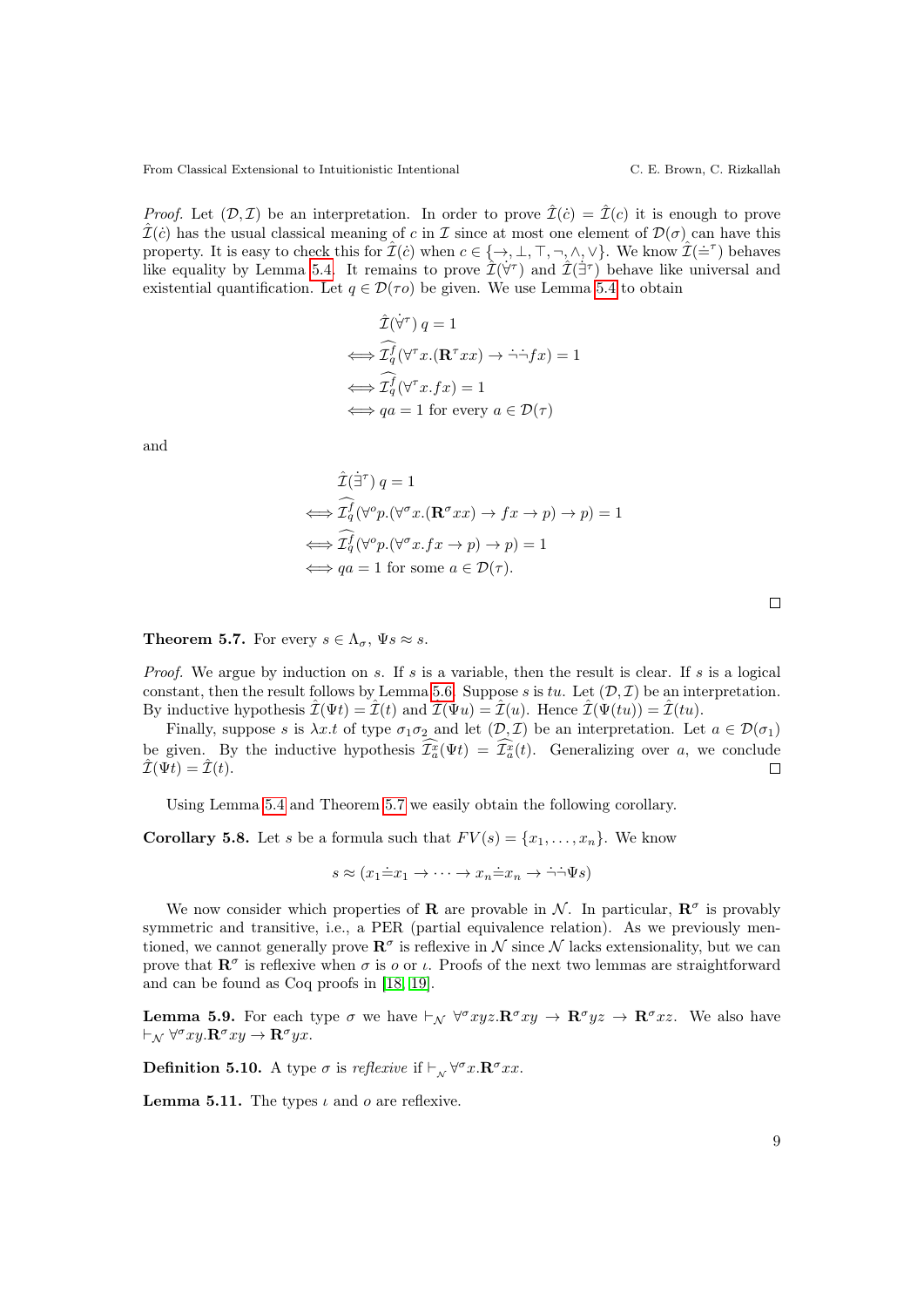One can use the model constructed in Example 5.4 of [\[1\]](#page-15-7) to demonstrate  $\forall_N \ \forall^{oo} x . \mathbf{R}^{oo} x x$ and  $\forall \mathcal{N} \ \forall^{\omega} x . \mathbf{R}^{\omega} xx$ . For more details see [\[18\]](#page-15-13).

When translating tableau refutations we will sometimes need to consider a term  $t$  of type σ and need to know that  $\Gamma \vdash_{\mathcal{N}} \neg \neg \mathbf{R}^{\sigma}(\Psi t)(\Psi t)$ . One might try to prove this by a simple induction on t, but such an attempt will fail at the variable case. In general, we cannot prove  $\Gamma \vdash_{\scriptscriptstyle \mathcal{N}} \neg \neg \mathbf{R}^{\sigma}$  x x. However, we are able to prove (see Theorem [5.15\)](#page-9-0)  $\Gamma \vdash_{\scriptscriptstyle \mathcal{N}} \neg \neg \mathbf{R}^{\sigma}(\Psi t)(\Psi t)$ under the assumption that  $\Gamma \vdash_{N} \neg \neg \mathbf{R}^{\sigma}$  x x for every  $x \in FV(t)$ . Establishing Theorem [5.15](#page-9-0) requires generalizing the result using simultaneous substitutions (Lemma [5.14\)](#page-9-1). In some sense, Lemma [5.14](#page-9-1) and Theorem [5.15](#page-9-0) encapsulate a central reason why the translation works.

<span id="page-9-2"></span>**Lemma 5.12.** For each  $c \in \mathcal{C}$  we have  $\vdash_{\mathcal{N}} \mathbf{R}c\dot{c}$ .

Proof. One must consider each case. Details are in [\[18\]](#page-15-13).

<span id="page-9-3"></span>**Lemma 5.13.** 
$$
\vdash_{\mathcal{N}} \forall f gxy \rightarrow \neg R^{\sigma \tau} f g \rightarrow \neg \neg R^{\sigma} xy \rightarrow \neg \neg R^{\tau} (fx)(gy)
$$

*Proof.* This is straightforward using the definition of  $\mathbb{R}^{\sigma\tau}$ .

<span id="page-9-1"></span>**Lemma 5.14.** For all terms t, for all substitutions  $\theta_1, \theta_2$  and, for all contexts Γ:

if 
$$
\forall x \in FV(t) : \Gamma \vdash_{\mathcal{N}} \mathbf{R}(\theta_1(x))(\theta_2(x))
$$
 then  $\Gamma \vdash_{\mathcal{N}} \neg \neg \mathbf{R}(\theta_1(\Psi t))(\theta_2(\Psi t))$ 

Proof. We prove this lemma by structural induction on t.

- If  $t$  is a variable, then the result holds by the assumption.
- If t is a logical constant, then the result hold by Lemma [5.12.](#page-9-2)
- Suppose t is  $t_1t_2$ . By the inductive hypothesis we know  $\Gamma \vdash_{N} \neg \neg \mathbf{R}(\theta_1(\Psi t_1))(\theta_2(\Psi t_1))$  and  $\Gamma \vdash_{N} \neg \neg \mathbf{R}(\theta_1(\Psi t_2))(\theta_2(\Psi t_2)).$  Hence  $\Gamma \vdash_{N} \neg \neg \mathbf{R}(\theta_1(\Psi t_1 t_2))(\theta_2(\Psi t_1 t_2))$  by Lemma [5.13.](#page-9-3)
- Suppose t is  $\lambda x.t'$ . Renaming variables if necessary, we assume x is chosen to avoid capture so that  $\theta_1(\Psi t) = \lambda x.(\theta_1(\Psi t'))$  and  $\theta_2(\Psi t) = \lambda x.(\theta_2(\Psi t'))$ . It suffices to prove

 $\Gamma \vdash_{\mathcal{N}} \mathbf{R}(\theta_1(\Psi \lambda x.t'))(\theta_2(\Psi \lambda x.t')).$ 

Let  $x_1$  and  $x_2$  be distinct fresh variables. Let  $\Gamma'$  be  $\Gamma$ ,  $(\mathbf{R}x_1x_2)$ . For each  $i \in \{1,2\}$  let  $\theta'_i$ be  $\theta_i$ ,  $[x := x_i]$ . It is easy to see that we have

$$
\forall y \in FV(t'): \Gamma' \vdash_{\mathcal{N}} \mathbf{R}(\theta'_1(y))(\theta'_2(y)),
$$

because of the assumption about  $F V(t)$  and the fact that  $F V(t') \subseteq F V(t) \cup \{x\}$ . We apply the inductive hypothesis to obtain  $\Gamma' \vdash_{\mathcal{N}} \neg \neg \mathbf{R}\theta'_{1}(\Psi t')\theta'_{2}(\Psi t')$ .  $\Box$ 

<span id="page-9-0"></span>**Theorem 5.15.** For all terms t, and for all contexts Γ:

if 
$$
\forall x \in FV(t) : \Gamma \vdash_{\mathcal{N}} \mathbf{R} x x
$$
 then  $\Gamma \vdash_{\mathcal{N}} \neg \neg \mathbf{R}(\Psi t)(\Psi t)$ 

Proof. Follows directly from Lemma [5.14](#page-9-1) by using the identity substitution.

We need to extend  $\Psi$  to map branches to contexts. The most obvious extension that just maps  $\Psi$  to all the formulas in the branch to obtain a context does not have the properties we want. Using the model  $\mathcal{M}^{\beta}$  constructed in Example 5.4 of [\[1\]](#page-15-7) one can prove  $\forall_{N} \neg \neg \mathbf{R}^{oo} xx$ . Consequently, the branch  $x \neq^{oo} x$  is  $\mathcal{T}$ -refutable but  $\neg \Psi(x = ^{oo} x)$  is not N-refutable.

In Definition [5.16](#page-10-1) below we define a branch translation  $\Psi^*A$  which includes Rxx for each free variable  $x$  in  $A$ . Following the definition we give a detailed example to further illustrate why such extra formulas are desired.

 $\Box$ 

 $\Box$ 

 $\Box$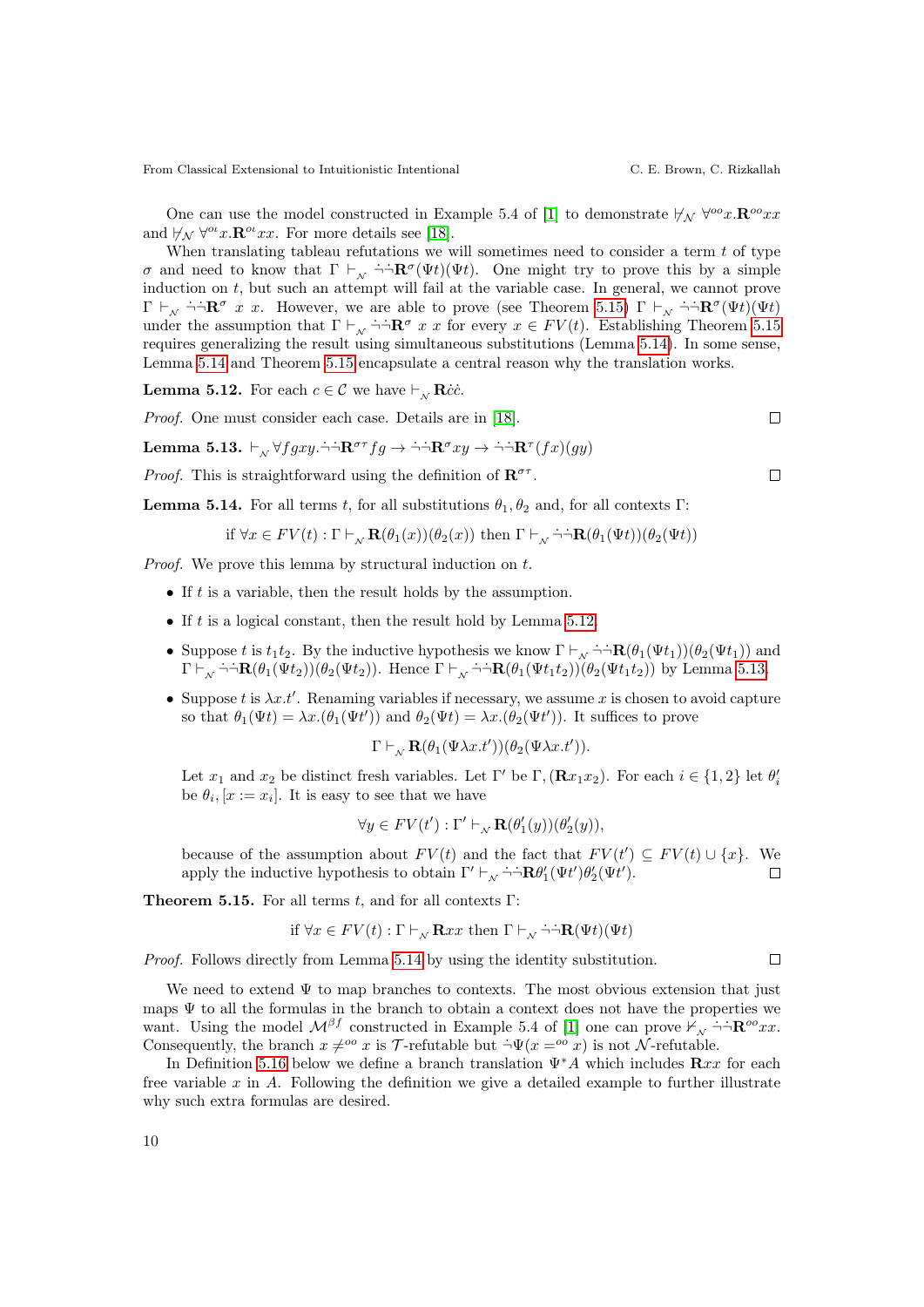<span id="page-10-1"></span>**Definition 5.16** (The Branch Translation  $\Psi^*$ ). The branch translation  $\Psi^*$  maps a branch to a context as follows:

$$
\Psi^* A := \{ \Psi s | s \in A \} \cup \{ \mathbf{R}^\sigma x \, x | x : \sigma \text{ and } x \in FV(A) \}
$$

**Example 5.17.** Consider the formula  $x \neq^{oo} x$ . A tableau refutation of this formula starts with the branch  $\{x \neq 0$   $x\}$ . This branch is directly T-refutable using the Closed  $\neq$  rule. To mimic the Closed≠ step in N we need to prove that  $\Psi^*\{x \neq^{oo} x\}$  is N-refutable. If  $\Psi^*\{x \neq^{oo} x\}$  were defined as simply  $\{\Psi(x \neq^{oo} x)\}\$ , then it would not be N-refutable as mentioned above. Our definition of  $\Psi^*$  maps the branch  $\{x \neq^{oo} x\}$  to the context  $\{\neg \mathbf{R} yy, \mathbf{R} yy\}$  which is obviously  $\mathcal{N}$ -refutable.

**Example 5.18.** We consider the translation of the formula  $(\lambda p \rightarrow \neg p) = (\lambda p.p)$  proven in Example [3.3.](#page-5-2)

$$
\Psi((\lambda p.\neg\neg p) = (\lambda p.p)) \quad \text{is} \quad \mathbf{R}^{oo}(\lambda p.\neg\neg p)(\lambda p.p) \n\text{is} \quad \forall pq : o.(p \equiv q \rightarrow \neg\neg((\neg\neg p) \equiv q)).
$$

A consequence of the final corollary in the next section is that the formula

$$
\neg\neg\forall pq: o.(p \equiv q \rightarrow \neg\neg((\neg\neg p) \equiv q))
$$

is  $N$ -provable.

## <span id="page-10-0"></span>6 Translating Proofs

We prove that every T-refutable branch A maps to an N-refutable context  $\Psi^*A$  (see Theorem [6.14\)](#page-14-1). Implicitly this gives a translation from tableau refutations to natural deduction refutations. One may attempt to prove this by an induction on the  $\mathcal T$ -refutability of A, but a problem arises. Namely, a rule such as Forall may introduce a term  $t$  with free variables that prevent us from applying Theorem [5.15.](#page-9-0) In order to avoid this problem, we define a restricted tableau calculus  $\mathcal{T}_r$ . We prove that if A is  $\mathcal{T}_r$ -refutable, then it is also  $\mathcal{T}_r$ -refutable. We then prove that if a branch A is  $\mathcal{T}_r$ -refutable, then  $\Psi^* A$  is N-refutable.

**Definition 6.1** (Admissible for a Branch). A term  $t$  is *admissible for a branch A* if for each variable  $x \in FV(t)$ , either  $x \in FV(A)$  or x is of type  $\iota$  or  $o$ .

**Definition 6.2** (Tableau Calculus  $\mathcal{T}_r$ ). The *tableau calculus*  $\mathcal{T}_r$  contains all the tableau rules that are in  $\mathcal T$  (see Definition [3.1\)](#page-4-1) except for Forall, Func=, and Cut, for which it contains restricted forms as shown in Figure [3.](#page-11-0) This also defines the corresponding notion of  $\mathcal{T}_r$ -refutability.

In Proposition [6.7](#page-11-1) below we prove that every  $\mathcal{T}_{\text{refutable}}$  branch is  $\mathcal{T}_{r}$ -refutable. The proof depends on a few simple lemmas.

<span id="page-10-2"></span>**Lemma 6.3** (Weakening). If a branch A is  $\mathcal{T}_r$ -refutable, then every branch A' such that  $A \subseteq A'$ is  $\mathcal{T}_r$ -refutable.

*Proof.* This is proven by induction on  $\mathcal{T}_{r}$ -refutability, taking care to rename variables from the Exists and FuncExt rules so they remain fresh.  $\Box$ 

<sup>&</sup>lt;sup>1</sup>The proof of Lemma [6.11](#page-12-0) will show how using  $\mathcal{T}_r$  resolves the problem.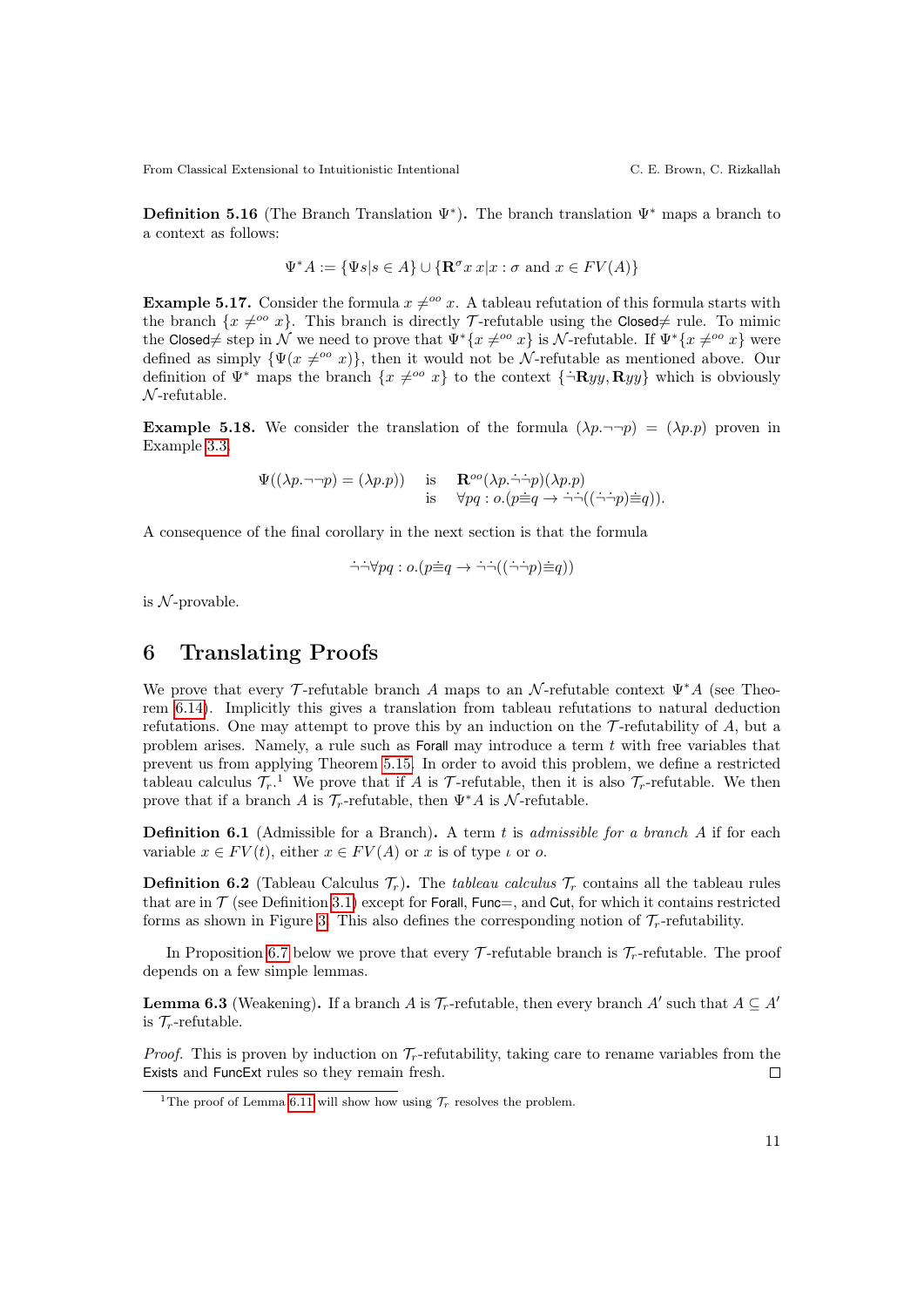$$
\text{For all } r \xrightarrow{\forall s} t \text{ is admissible for the branch}
$$
\n
$$
\text{Cut}_r \xrightarrow{s} s \text{ is admissible for the branch}
$$

Func  $=_r$  $s_1 = \sigma \tau$   $s_2$  $\lceil s_1 t = s_2 t \rceil^{\beta}$ t is admissible for the branch

<span id="page-11-0"></span>Figure 3: Restricted Forall, Func=, and Cut Rules

<span id="page-11-2"></span>**Lemma 6.4.** If  $\neg \exists^{\sigma} x . x = x$  is in a branch A, then A is  $\mathcal{T}_r$ -refutable.

*Proof.* Using DeMorgan∃ it suffices to prove  $A \cup {\forall \forall x . x \neq x}$  is  $\mathcal{T}_r$ -refutable. The type  $\sigma$  has the form  $\sigma_1 \cdots \sigma_n \alpha$  where  $\alpha \in \{0, \iota\}$ . Choose a variable y of type  $\alpha$  and for each  $i \in \{1, \dots, n\}$ choose a variable  $z_i$  of type  $\sigma_i$ . Let t be the term  $\lambda z_1 \cdots z_n y$ . We know  $A \cup \{(\forall^{\sigma} x . x \neq x), t \neq t\}$ is  $\mathcal{T}_r$ -refutable using the Closed  $\neq$  rule. The term t is of type  $\sigma$  and is admissible for the branch  $A \cup {\forall \sigma x.x \neq x}$  since y has type *ι* or *o*. Hence the rule Forall<sub>r</sub> justifies that  $A \cup {\forall \sigma x.x \neq x}$ is  $\mathcal{T}_r$ -refutable.  $\Box$ 

**Definition 6.5.** Let X be a finite set of variables. We define  $\mathcal{E}^X$  to be the branch  $\bigcup_{x \in X} \{ (\exists x . x = x), (x = x) \}.$ 

<span id="page-11-3"></span>**Lemma 6.6.** Let A be a branch and X be a finite set of variables such that  $X \cap FV(A) = \emptyset$ . If  $A \cup \mathcal{E}^X$  is  $\mathcal{T}_r$ -refutable, then A is  $\mathcal{T}_r$ -refutable.

*Proof.* We prove this by induction on the number of variables in  $X$ . If  $X$  is empty, then the result is trivial since  $\mathcal{E}^{\emptyset}$  is empty. Suppose X is  $Y \cup \{x\}$  where  $x \notin Y$ . In this case  $\mathcal{E}^X$  is  $\mathcal{E}^Y \cup \{(\exists x \cdot x = x), (x = x)\}.$  Since x is not free in  $A \cup \mathcal{E}^Y \cup \{(\exists x \cdot x = x)\}\$  and  $A \cup \mathcal{E}^X$  is  $\mathcal{T}_r$ -refutable, we know  $A\cup \mathcal{E}^Y\cup \{\exists x.x=x\}$  is  $\mathcal{T}_r$ -refutable via the Exists rule. By Lemma [6.4](#page-11-2) we also know  $A\cup \mathcal{E}^Y\cup \{\neg \exists x.x=x\}$  is  $\mathcal{T}_r$ -refutable. By Cut<sub>r</sub> we know  $A\cup \mathcal{E}^Y$  is  $\mathcal{T}_r$ -refutable. Finally, we conclude A is  $\mathcal{T}_r$ -refutable using the inductive hypothesis.

Now we are in a position to prove that if a branch is  $\mathcal{T}_r$ -refutable, then it is  $\mathcal{T}_r$ -refutable. The proof implicitly describes an algorithm for modifying a tableau refutation so that it only uses the restricted rules.

<span id="page-11-1"></span>**Proposition 6.7.** If a branch A is  $\mathcal{T}$ -refutable, then A is  $\mathcal{T}_r$ -refutable.

*Proof.* The proof is by induction on  $\mathcal{T}$ -refutability. Suppose  $\mathcal{T}$ -refutability of A follows from the step  $\langle A_1, \ldots, A_n, A \rangle$  in  $\mathcal T$  where  $A_i$  is  $\mathcal T$ -refutable for each  $i \in \{1, \ldots, n\}$ . By the inductive hypothesis, we know  $A_i$  is  $\mathcal{T}_r$ -refutable for each  $i \in \{1, \ldots, n\}$ . If  $\langle A_1, \ldots, A_n, A \rangle$  is a step in  $\mathcal{T}_r$ , then we are done. Otherwise,  $\langle A_1, \ldots, A_n, A \rangle$  must be a step in one of the Forall, Func=, or Cut rules and the new term used in the rule contains free variables not in A. We consider the Forall rule; the others are similar. Suppose  $\forall^{\sigma} s \in A$ ,  $n = 1$  and  $A_1$  is  $A, [st]^{\beta}$ . Let X be  $FV(t) \setminus FV(A)$ . Clearly X is finite and  $X \cap FV(A) = \emptyset$ . By weakening (Lemma [6.3\)](#page-10-2) and  $\mathcal{T}_r$ -refutability of  $A_1$ , we know  $A, \lceil st \rceil^{\beta} \cup \mathcal{E}^X$  is  $\mathcal{T}_r$ -refutable. Clearly every free variable of t is free in  $A, \lceil st \rceil^{\beta} \cup \mathcal{E}^{X}$ . Hence, we can use the Forall<sub>r</sub> rule to conclude  $A \cup \mathcal{E}^{X}$  is  $\mathcal{T}_{r}$ -refutable. By Lemma [6.6](#page-11-3) we know A is  $\mathcal{T}_r$ -refutable.  $\Box$ 

**Corollary 6.8.** The tableau calculus  $\mathcal{T}_r$  is complete.

*Proof.* This is a direct consequence of Proposition [6.7](#page-11-1) and the completeness of  $\mathcal{T}$ .  $\Box$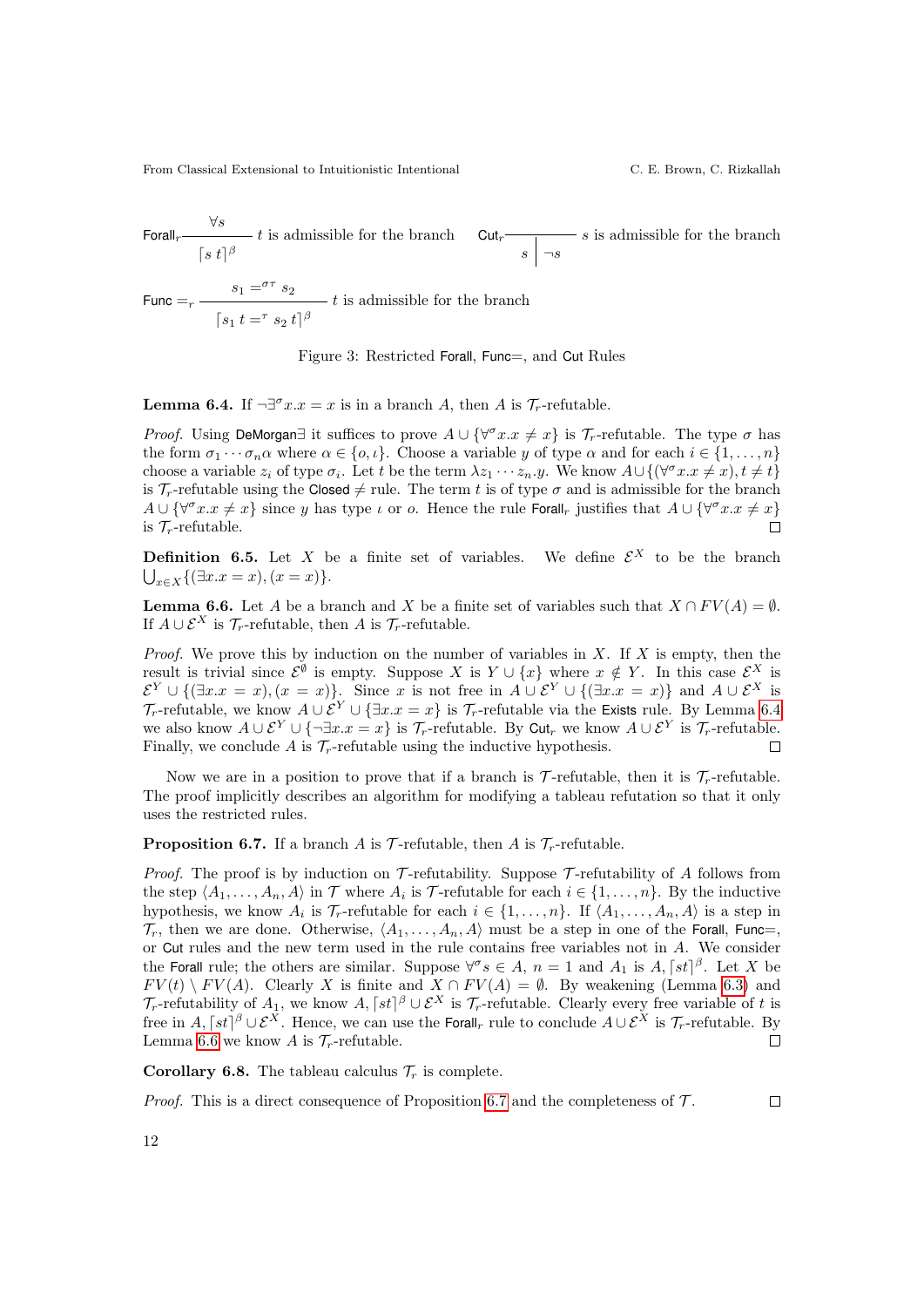We can now turn to the main part of the translation from restricted tableau refutations to natural deduction refutations. We prove that if A is  $\mathcal{T}_r$ -refutable, then  $\Psi^* A$  is N-refutable. We can reduce this to a local property – the property of a rule being respected.

Definition 6.9. We say a rule (a set of steps) is *respected* if the following holds for every step  $\langle A_1, \ldots, A_n, A \rangle$  in the rule: If  $\Psi^* A_i \vdash_{\mathcal{N}} \bot$  holds for all  $i \in \{1, \ldots, n\}$ , then  $\Psi^* A \vdash_{\mathcal{N}} \bot$  holds.

We prove that every rule defining  $\mathcal{T}_r$  is respected. The fact that the rules are respected follows from the  $N$ -provability of certain formulas. We prove this for the rules Exists and Forall, in some detail. For the remaining rules we mainly give corresponding  $N$ -provable formulas.

<span id="page-12-1"></span>Lemma 6.10. The Exists rule is respected.

*Proof.* Let s be a term, A be a branch containing  $\exists^{\sigma} s$ , and x be a fresh variable. Assume that  $\Psi^*(A \cup \{\lceil sx \rceil^\beta\}) \vdash_{\mathcal{N}} \dot{\bot}$ . We want to show that  $\Psi^*A \vdash_{\mathcal{N}} \dot{\bot}$ . Note that if y occurs free in  $\lceil sx \rceil^{\beta}$  then

$$
\Psi^*(A \cup \{\lceil sx \rceil^\beta\}) = \Psi^*(A) \cup \{\Psi(\lceil sx \rceil^\beta)\} \cup \{\mathbf{R} xx\},\
$$

otherwise

$$
\Psi^*(A \cup \{\lceil sx \rceil^\beta\}) = \Psi^*(A) \cup \{\Psi(\lceil sx \rceil^\beta)\}.
$$

In either case we know  $\Psi^*(A) \cup {\Psi([sx]^{\beta})} \cup {\mathbf{R}}xx$   $\vdash_{\mathcal{N}} \dot{\bot}$  by assumption and possibly the wk rule. By Lemma [5.3](#page-7-2) we know  $\Psi(\lceil sx \rceil^\beta)$  is  $\beta$ -equivalent to  $\Psi(sx)$ , i.e.,  $(\Psi s)x$ . Using  $\rightarrow I$  and  $\beta$ we have  $\Psi^* A \vdash_{\mathcal{N}} \mathbf{R}^\sigma xx \to (\Psi s)x \to \bot$ . Since  $x \notin FV(A)$  we can use  $\forall I$  to obtain

$$
\Psi^* A \vdash_{\mathcal{N}} \forall^{\sigma} x. \mathbf{R}^{\sigma} x x \to (\Psi s) x \to \dot{\bot}.
$$

Since  $\exists s \in A$ , we know  $\Psi(\exists s) \in \Psi^* A$  and thus  $\Psi^* A \vdash_{\mathcal{N}} \dot{\exists}^\sigma (\Psi s)$  by the hy rule. The following is easy to verify (for a Coq proof term see [\[18,](#page-15-13) [19\]](#page-15-14)) :

$$
\vdash_{\mathcal{N}} \forall^{\sigma o} f. (\forall^{\sigma} x. \mathbf{R}^{\sigma} x x \to fx \to \dot{\bot}) \to (\dot{\exists}^{\sigma} f) \to \dot{\bot}.
$$

Hence we have  $\Psi^* A \vdash_{\mathcal{N}} \dot{\perp}$  as desired.

The argument for the Forall<sub>r</sub> rule is similar. In this case we must make use of Theorem [5.15.](#page-9-0)

<span id="page-12-0"></span>**Lemma 6.11.** The Forall<sub>r</sub> rule is respected.

*Proof.* Let s be a term, A be a branch containing  $\forall^{\sigma}s$ , and t be a term admissible for A. Note that

$$
\Psi^*(A \cup \{\lceil st \rceil^\beta\}) \subseteq \Psi^*(A) \cup \{\Psi(\lceil st \rceil^\beta)\} \cup \{\mathbf{R} xx \vert x \in FV(t)\}.
$$

By assumption and possibly the  $wk$  rule we know

$$
\Psi^*(A) \cup \{\Psi(\lceil st \rceil^\beta)\} \cup \{\mathbf{R} xx | x \in FV(t)\} \vdash_{\mathcal{N}} \dot{\bot}.
$$

We know t is admissible. Thus for each  $x \in FV(t)$  either  $x \in FV(A)$  or x has the reflexive type *ι* or *o*. Hence for each  $x \in F V(t)$  we know  $\Psi^* A \vdash_{N} \mathbf{R} xx$ . Consequently, we have  $\Psi^*(A) \cup {\Psi([st]^{\beta})} \vdash_{\mathcal{N}} \dot{\perp}$ . Using Lemma [5.3](#page-7-2) we know

$$
\Psi^* A \vdash_{\mathcal{N}} (\Psi s)(\Psi t) \to \dot{\bot}.
$$

Applying Theorem [5.15](#page-9-0) we also have

$$
\Psi^*A \vdash_{\mathcal{N}} \dot{\neg} \dot{\neg} \mathbf{R}^\sigma(\Psi t)(\Psi t).
$$

 $\Box$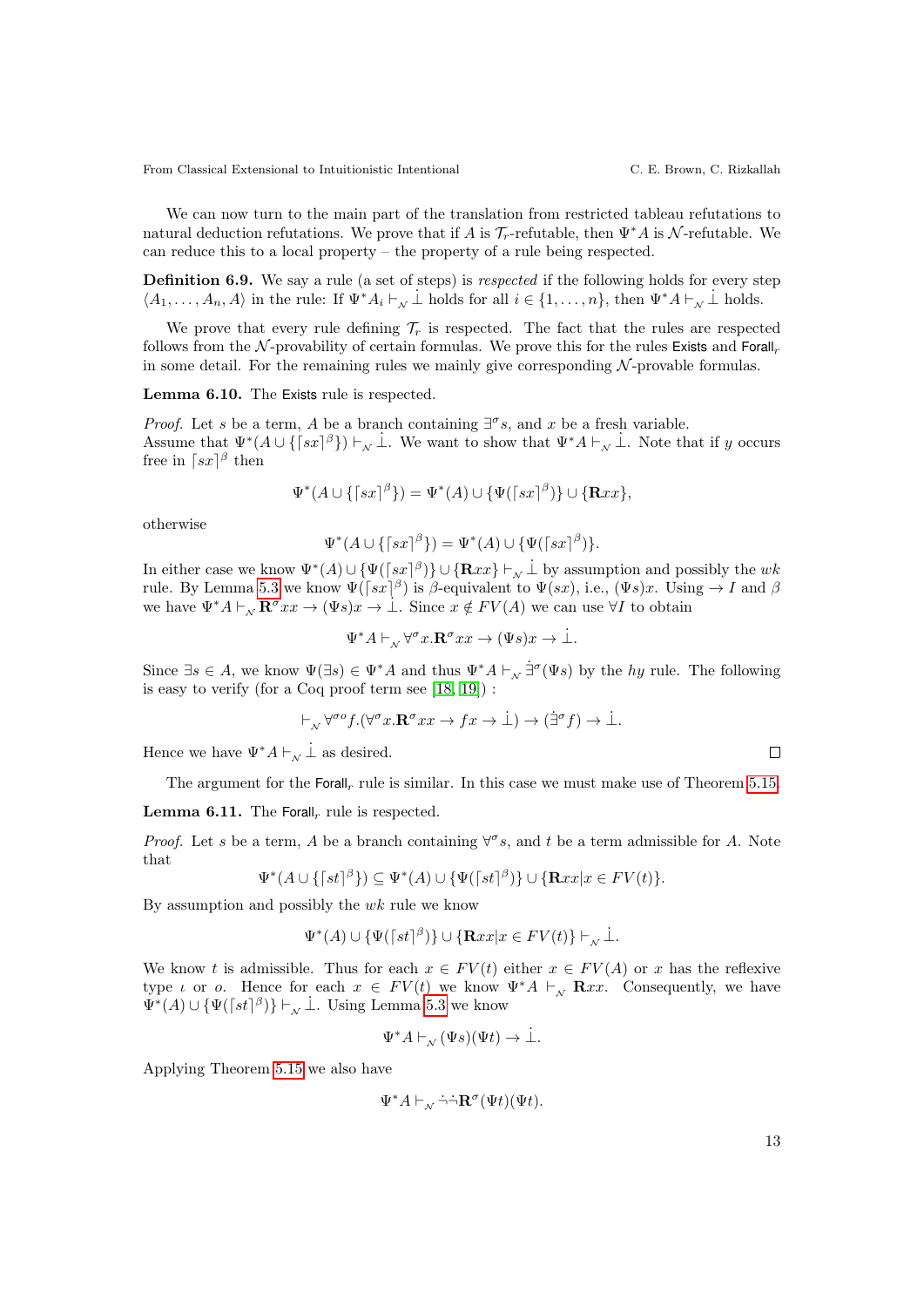| Closed:                                                           | $\forall^{\circ} p. p \rightarrow (\neg p) \rightarrow \bot$                                                                                                                                                                                                                                                   |
|-------------------------------------------------------------------|----------------------------------------------------------------------------------------------------------------------------------------------------------------------------------------------------------------------------------------------------------------------------------------------------------------|
| $Closed$ :                                                        | $i \rightarrow i$                                                                                                                                                                                                                                                                                              |
| Closed $\neg$ T: $(\dot{\neg} \dot{\top}) \rightarrow \dot{\bot}$ |                                                                                                                                                                                                                                                                                                                |
| $Closed \neq$ :                                                   | $\forall^{\sigma} x \rightarrow (\mathbf{R}^{\sigma} xx) \rightarrow \neg(\mathbf{R}^{\sigma} xx) \rightarrow \bot$                                                                                                                                                                                            |
| ClosedSym:                                                        | $\forall^{\sigma}xy.(\mathbf{R}^{\sigma}xy) \rightarrow \neg(\mathbf{R}^{\sigma}yx) \rightarrow \bot$                                                                                                                                                                                                          |
| $Cut_r$ :                                                         | $\forall^{\circ}p.(p \rightarrow \bot) \rightarrow ((\neg p) \rightarrow \bot) \rightarrow \bot$                                                                                                                                                                                                               |
| DNeg:                                                             | $\forall^{\circ}p.(p \rightarrow \perp) \rightarrow (\neg \neg p) \rightarrow \perp$                                                                                                                                                                                                                           |
| And:                                                              | $\forall n \, a. (n \rightarrow a \rightarrow 1) \rightarrow (n \land a) \rightarrow 1$                                                                                                                                                                                                                        |
| Or:                                                               | $\forall p \ q. (p \to \bot) \to (q \to \bot) \to (p \lor q) \to \bot$                                                                                                                                                                                                                                         |
| Imp:                                                              | $\forall^{\circ}p \ q.((\neg p) \rightarrow \bot) \rightarrow (q \rightarrow \bot) \rightarrow (p \rightarrow q) \rightarrow \bot$                                                                                                                                                                             |
| NegAnd:                                                           | $\forall p \, a \, ((\neg p) \rightarrow \bot) \rightarrow ((\neg q) \rightarrow \bot) \rightarrow \neg (p \land q) \rightarrow \bot$                                                                                                                                                                          |
| NegOr:                                                            | $\forall p \, q. ((\neg p) \rightarrow (\neg q) \rightarrow \bot) \rightarrow \neg (p \lor q) \rightarrow \bot$                                                                                                                                                                                                |
| NegImp:                                                           | $\forall^o p \ a. (p \to (\neg q) \to \bot) \to (\neg (p \to q)) \to \bot$                                                                                                                                                                                                                                     |
| DeMorgan∀:                                                        | $\forall^{\sigma\to\sigma} f((\exists^{\sigma}(\lambda x.\neg fx))\to\bot)\to(\neg(\forall^{\sigma} f))\to\bot$                                                                                                                                                                                                |
| DeMorgan∃:                                                        | $\forall^{\sigma\to\sigma} f((\forall^{\sigma}(\lambda x.\neg fx))\to\bot)\to(\neg(\exists^{\sigma} f))\to\bot)$                                                                                                                                                                                               |
| $Bool =:$                                                         | $\forall^o qa.(p \rightarrow q \rightarrow 1) \rightarrow ((\neg p) \rightarrow (\neg q) \rightarrow 1) \rightarrow (\mathbb{R}^o qa) \rightarrow 1$                                                                                                                                                           |
| BoolExt:                                                          | $\forall^o pa.(p \rightarrow (\neg q) \rightarrow \bot) \rightarrow (q \rightarrow (\neg p) \rightarrow \bot) \rightarrow \neg (\mathbf{R}^o pa) \rightarrow \bot$                                                                                                                                             |
| FuncExt:                                                          | $\forall^{\sigma\tau} kh. \neg\neg(\mathbf{R}^{\sigma\tau}hh) \rightarrow (\forall^{\sigma}x.(\mathbf{R}^{\sigma}xx) \rightarrow \neg(\mathbf{R}^{\tau}(kx)(hx)) \rightarrow \bot) \rightarrow \neg(\mathbf{R}^{\sigma\tau}kh) \rightarrow \bot$                                                               |
| $Func = r$ :                                                      | $\forall^{\sigma\tau} kh. \forall^{\sigma} t. \neg\neg(\mathbf{R}^{\sigma}tt) \rightarrow ((\mathbf{R}^{\tau}(kt)(ht)) \rightarrow \bot) \rightarrow (\mathbf{R}^{\sigma\tau}kh) \rightarrow \bot$                                                                                                             |
| Mat:                                                              | $\forall^{\sigma_1 \sigma_2 \ldots \sigma_n \sigma_p} \forall^{\sigma_1} x_1 y_1 \forall^{\sigma_2} x_2 y_2 \ldots \forall^{\sigma_n} x_n y_n \neg \neg (\mathbf{R}^{\sigma_1 \sigma_2 \ldots \sigma_n \sigma_p}) \rightarrow$                                                                                 |
|                                                                   | $(\neg (\mathbf{R}^{\sigma_1} x_1 y_1) \to \bot) \to (\neg (\mathbf{R}^{\sigma_2} x_2 y_2) \to \bot) \to \cdots \to (\neg (\mathbf{R}^{\sigma_n} x_n y_n) \to \bot) \to$                                                                                                                                       |
|                                                                   | $px_1x_2x_n \rightarrow \neg (py_1y_2y_n) \rightarrow \bot$                                                                                                                                                                                                                                                    |
| Dec:                                                              | $\forall^{\sigma_1 \sigma_2 \ldots \sigma_n \iota} h. \forall^{\sigma_1} x_1 y_1. \forall^{\sigma_2} x_2 y_2. \ldots. \forall^{\sigma_n} x_n y_n. \neg\neg(\mathbf{R}^{\sigma_1 \sigma_2 \ldots \sigma_n \iota} h h) \rightarrow$                                                                              |
|                                                                   | $(\neg (\mathbf{R}^{\sigma_1} x_1 y_1) \to \bot) \to (\neg (\mathbf{R}^{\sigma_2} x_2 y_2) \to \bot) \to \cdots \to (\neg (\mathbf{R}^{\sigma_n} x_n y_n) \to \bot) \to$                                                                                                                                       |
|                                                                   | $\dot{\neg}(\mathbf{R}^{\iota}(hx_1x_2\ldots x_n)(hy_1y_2\ldots y_n))\rightarrow\dot{\bot}$                                                                                                                                                                                                                    |
| Con:                                                              | $\forall^{\iota} xyzw. (\neg(\mathbf{R}^{\iota} xz) \rightarrow \neg(\mathbf{R}^{\iota} yz) \rightarrow \bot) \rightarrow (\neg(\mathbf{R}^{\iota} xw) \rightarrow \neg(\mathbf{R}^{\iota} yw) \rightarrow \bot) \rightarrow (\mathbf{R}^{\iota} xy) \rightarrow \neg(\mathbf{R}^{\iota} zw) \rightarrow \bot$ |
|                                                                   |                                                                                                                                                                                                                                                                                                                |

<span id="page-13-1"></span>Figure 4: Formulas provable in  $\mathcal N$  used in the proof of Lemma [6.12](#page-13-0)

Since  $\forall s \in A$ , we know  $\Psi(\forall s) \in \Psi^*A$  thus  $\Psi^*A \vdash_{\mathcal{N}} \forall^{\sigma}(\Psi s)$  by the hy rule. The following is easy to verify (for a Coq proof term see [\[18,](#page-15-13) [19\]](#page-15-14)) :

$$
\vdash_{\mathcal{N}} \forall^{\sigma o} f. \forall^{\sigma} x. \neg\neg \mathbf{R}^{\sigma} x x \rightarrow (fx \rightarrow \dot{\bot}) \rightarrow (\dot{\forall}^{\sigma} f) \rightarrow \dot{\bot}
$$

Hence we have  $\Psi^* A \vdash_{\mathcal{N}} \dot{\perp}$  as desired.

The proofs of Lemmas [6.10](#page-12-1) and [6.11](#page-12-0) illustrate how one proves that a rule is respected. For the remaining rules we will simply indicate the formulas whose  $\mathcal{N}$ -provability implies the rule is respected.

### <span id="page-13-0"></span>**Lemma 6.12.** All of the rules in  $\mathcal{T}_r$  are respected.

*Proof.* We have already proven this for Exist in Lemma [6.10](#page-12-1) and Forall<sub>r</sub> in Lemma [6.11.](#page-12-0) For the remaining rules one can argue similarly making use of formulas which are provable in  $N$  and correspond to the structure of the rule. We display formulas corresponding to the remaining

 $\Box$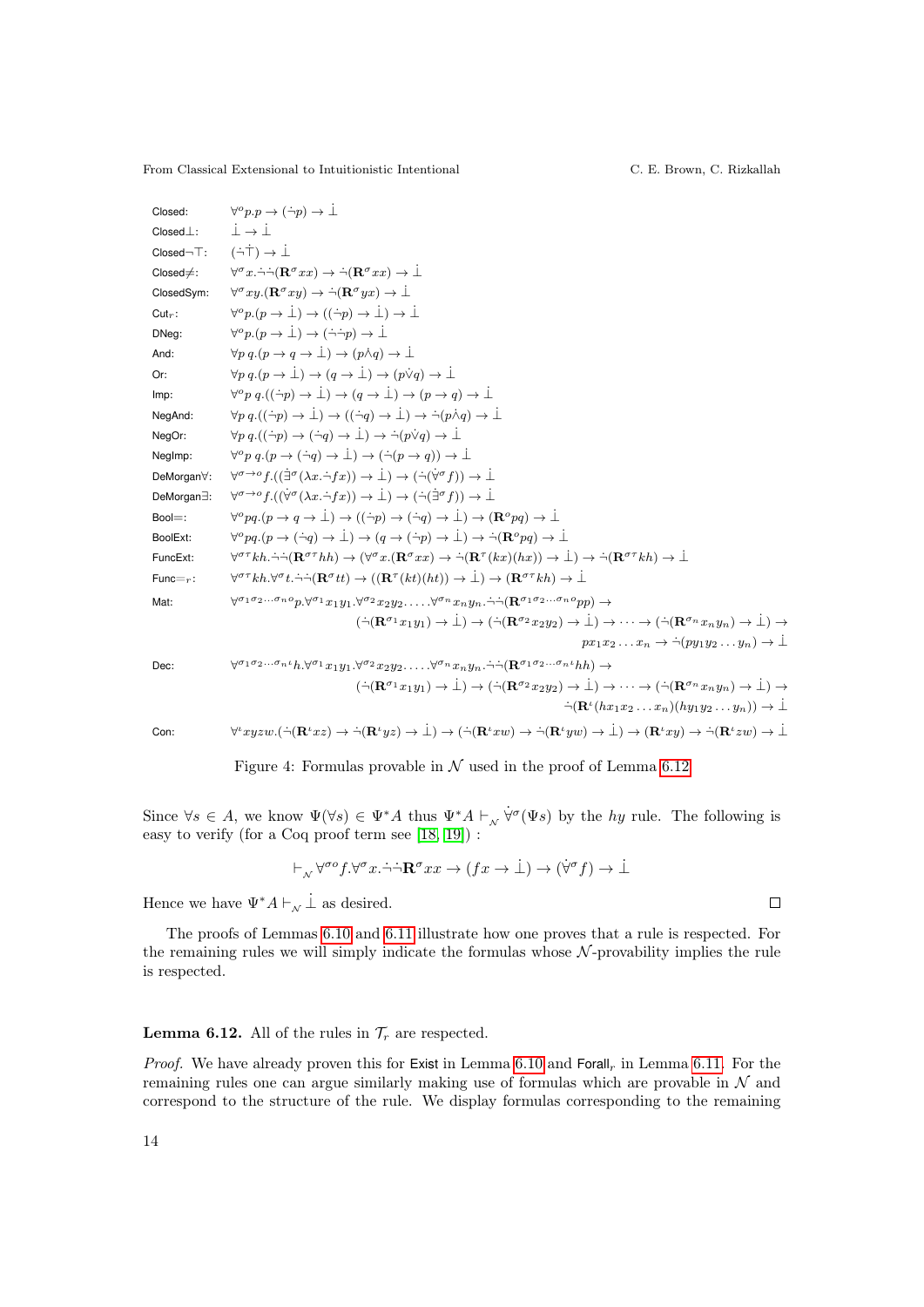rules in Figure [4.](#page-13-1) Proof terms (in Coq) for these formulas are available in [\[18,](#page-15-13) [19\]](#page-15-14) with the exception of the lemmas for Mat and Dec. The lemmas for Mat and Dec have been formulated and proven in Coq for the cases with 1 and 2 arguments.  $\Box$ 

<span id="page-14-2"></span>**Proposition 6.13.** If A is  $\mathcal{T}_r$ -refutable, then  $\Psi^* A$  is N-refutable.

*Proof.* The proof is by an easy induction on the  $\mathcal{T}_r$ -refutation using Lemma [6.12](#page-13-0) at each step.  $\Box$ 

We finally conclude similar results for  $\mathcal{T}\text{-refutability}$ .

<span id="page-14-1"></span>**Theorem 6.14.** If A is  $\mathcal{T}$ -refutable, then  $\Psi^* A$  is  $\mathcal{N}$ -refutable. Also, if s is a ground formula and s is  $\mathcal T$ -refutable, then  $\Psi s$  is  $\mathcal N$ -refutable.

Proof. This follows from Propositions [6.7](#page-11-1) and [6.13.](#page-14-2)

 $\Box$ 

We can also conclude the following using Theorem [6.14](#page-14-1) and Corollary [5.8.](#page-8-1)

<span id="page-14-3"></span>**Corollary 6.15.** Let s be a formula such that  $FV(s) = \{x_1, \ldots, x_n\}$ . If s is  $\mathcal{T}$ -provable, then  $s \approx (x_1 \doteq x_1 \rightarrow \cdots \rightarrow x_n \doteq x_n \rightarrow \neg \neg \Psi s)$  and  $(x_1 \doteq x_1 \rightarrow \cdots \rightarrow x_n \doteq x_n \rightarrow \neg \neg \Psi s)$  is N-provable.

## <span id="page-14-0"></span>7 Conclusion

Given a higher-order formula s and a classical extensional tableau proof of s, our aim was to find a formula  $s'$  that is semantically equivalent to  $s$  and construct an intuitionistic intentional natural deduction proof of s'. We defined two tableau calculi  $\mathcal T$  and  $\mathcal T_r$  and proved that whenever a branch is  $\mathcal{T}_{\text{r}}$ -refutable, it is also  $\mathcal{T}_{\text{r}}$ -refutable (Proposition [6.7\)](#page-11-1). Moreover, we gave a translation  $\Psi$  and proved that it maps higher-order formulas to semantically equivalent formulas in the sense of Henkin semantics (Theorem [5.7\)](#page-8-0). Furthermore, we defined a branch translation  $\Psi^*$  that maps branches to contexts and proved that for any  $\mathcal{T}_r$ -refutable branch A,  $\Psi^*A$  is  $\mathcal N$ -refutable (Proposition [6.13\)](#page-14-2). We concluded that for any  $\mathcal T$ -provable formula s with free variables  $x_1, \ldots, x_n$ , the formula

$$
\Psi(x_1 = x_1) \to \cdots \to \Psi(x_n = x_n) \to \Psi(\neg \neg s)
$$

is semantically equivalent to s and is  $\mathcal{N}$ -provable (Corollary [6.15\)](#page-14-3). Hence for any ground formula s that is  $\mathcal{T}\text{-provable}, \Psi(\neg\neg s)$  is  $\mathcal{N}\text{-provable}.$ 

Several issues are still open for future work. One may want to determine the precise relationship between our translation  $\Psi$  and the translation given by Gandy [\[9\]](#page-15-6). One could also investigate to what extent the translation can be extended to handle a choice operator.

A choice operator is a logical constant  $\varepsilon^{\sigma}$ :  $(\sigma o)\sigma$  satisfying  $\forall p : \sigma o.\forall x : \sigma.px \to p(\varepsilon^{\sigma} p)$ . Such operators are supported by Satallax. To extend the translation in this paper to handle  $\varepsilon^{\sigma}$ one would need to find a term  $\Psi \varepsilon^{\sigma}$  satisfying

$$
\vdash_{\mathcal{N}} \Psi(\neg \neg(\varepsilon^{\sigma}=\varepsilon^{\sigma}))
$$

and

$$
\vdash_{\mathcal{N}} \Psi(\neg\neg\forall p : \sigma o. \forall x : \sigma.px \to p(\varepsilon^{\sigma}p)).
$$

This will not generally be possible, but might be possible in special situations. For example, one might restrict to having the choice operator only at the base type  $\iota$  and assume that the base type  $\iota$  is finite.

On the more practical side, one can implement a mapping from tableau proofs to natural deduction proof terms. This would enable proof checking the tableau proofs that Satallax outputs using Coq. This implementation could make use of the Coq lemmas that are provided in [\[18,](#page-15-13) [19\]](#page-15-14).